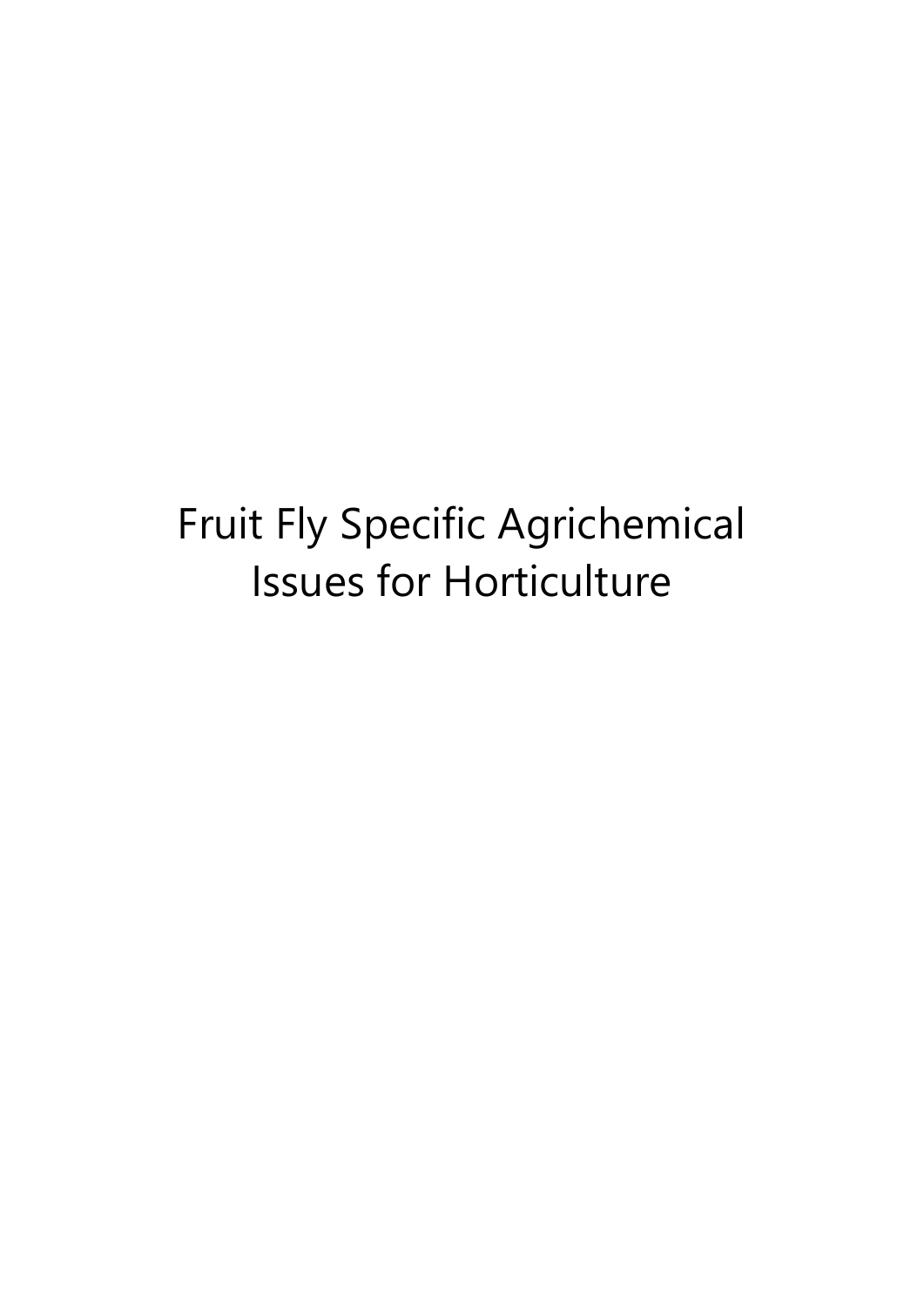# Author biography

Kevin Bodnaruk currently works in the area of pesticide regulation and risk assessment. He has over 35 years' experience in the areas of pesticide development, use and regulation having worked in both government and private enterprise. He currently works as a consultant providing technical and regulatory input and support to Australian agricultural industries, government agencies, research development corporations such as Hort Innovation and the Grains Research and Development Corporation, and internationally with the Food and Agriculture Organisation.

# Funding statement

The National Fruit Fly Council Phase 3 is funded by Hort Innovation with contributions from Plant Health Australia, state and territory governments, and the Australian Government. Hort Innovation is the growerowned, not-for-profit research and development corporation for Australian horticulture.

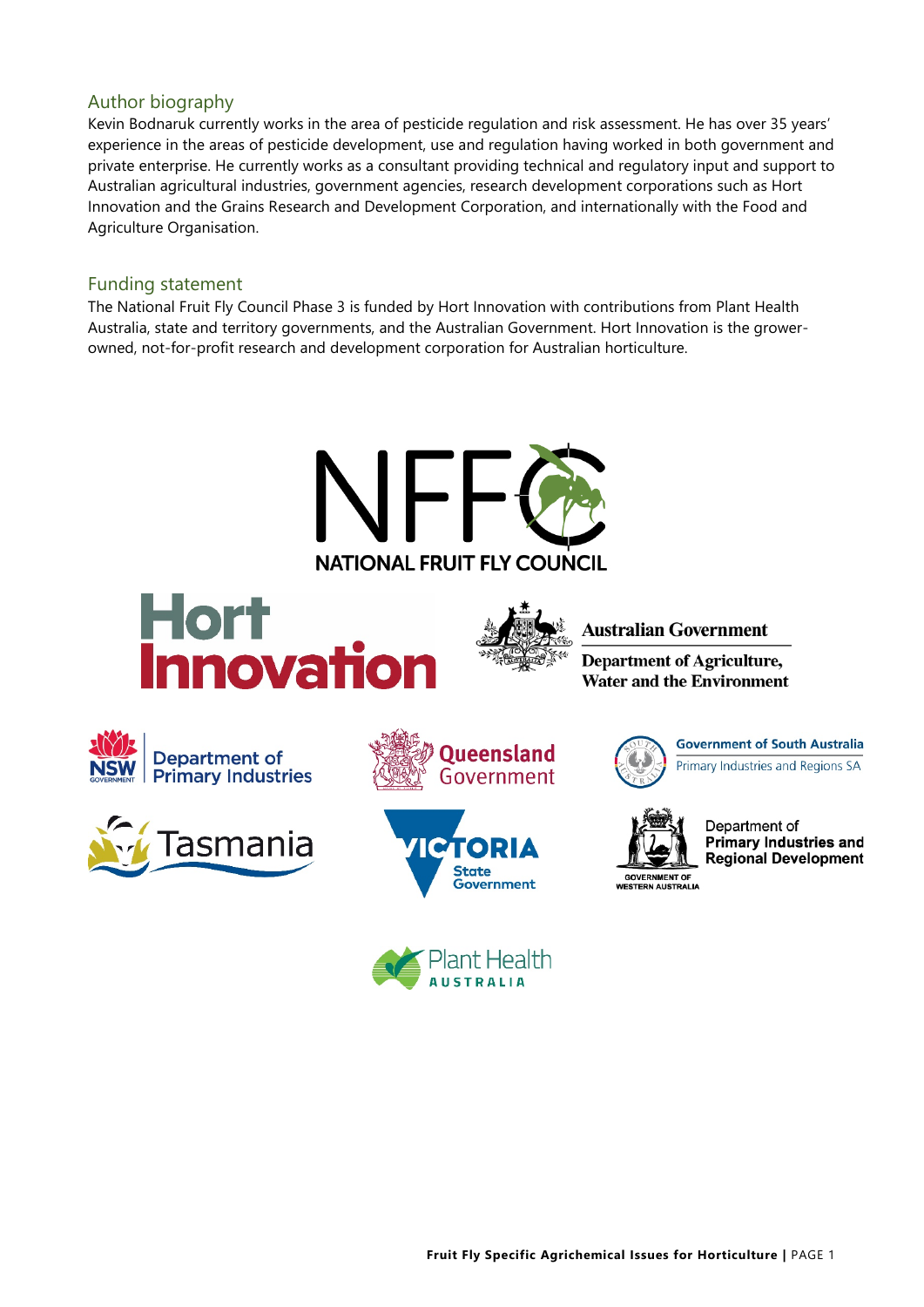# **Table of Contents**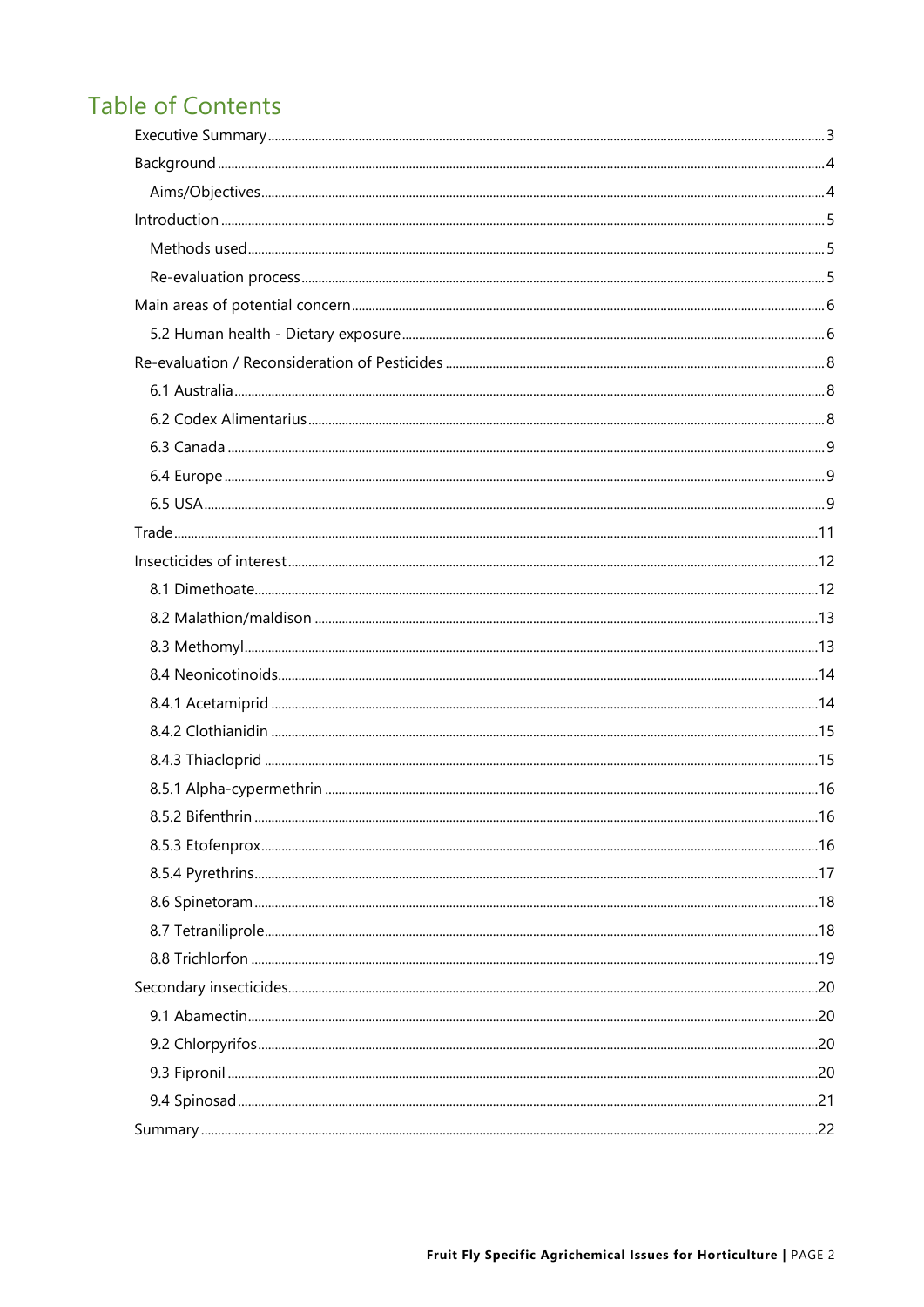# <span id="page-3-0"></span>Executive Summary

This study seeks to provide a perspective on the mounting regulatory pressures coming to bear on insecticides currently approved for in-crop use in Australia for fruit fly (Tephritidae) management. While the focus of the analysis was primarily to highlight current regulatory trends, and their impacts internationally on the authorisations of fruit fly insecticides, it also sought to highlight their potential relevance of these trends from an Australian regulatory context.

It was found that the primary means of in-crop fruit fly management, at the farmer and state quarantine level, are several insecticides most at risk from regulatory pressures in the short to medium-term, i.e., the next 3 to 5 years. Listed below are the various insecticides, the likely timeframes in which regulatory activity could be expected, areas of regulatory concern and the Interstate Certification Assurance (ICA) schemes in which the quarantine entry requirements rely upon the use of these insecticides in Australia.

| Insecticide            | <b>Timeframes</b>       | Primary area of regulatory concern                        | <b>Relevant ICAs</b>                                       |
|------------------------|-------------------------|-----------------------------------------------------------|------------------------------------------------------------|
| Dimethoate             | Short-term              | Pollinator exposure & Public health<br>(dietary exposure) | ICA-1, ICA-2, ICA-18, ICA-19, ICA-21,<br><b>ICA-26</b>     |
| Malathion              | Short to<br>medium term | Environmental contamination, Public<br>health             | ICA-19, ICA-20, ICA-21, ICA-26, ICA-<br>28, ICA-34, ICA-56 |
| Methomyl               | Medium-term             | Public health (dietary exposure)                          |                                                            |
| Neonicotinoids         | Short to<br>medium term | Pollinator exposure                                       |                                                            |
| Acetamiprid            | Medium term             | Pollinator exposure                                       |                                                            |
| Clothianidin           | Short to<br>medium term | Pollinator exposure                                       | ICA-20, ICA-21                                             |
| Thiacloprid            | Short-term              | Pollinator exposure, Public health                        |                                                            |
| Pyrethroids            | Medium-term             | Pollinators                                               |                                                            |
| Alpha-<br>cypermethrin | Medium-term             | Pollinators                                               |                                                            |
| <b>Bifenthrin</b>      | Medium-term             | Pollinators                                               |                                                            |
| Etofenprox             | Medium-term             | Pollinators                                               |                                                            |
| Pyrethrins             | Medium to<br>long-term  | Pollinators                                               |                                                            |
| Spinetoram             | Long-term               |                                                           | $ICA-34$                                                   |
| Tetraniliprole         | Long-term               |                                                           |                                                            |
| Trichlorfon            | Short-term              | Public health, uncertain registrant<br>support            | ICA-20, ICA-21, ICA-26, ICA-28, ICA-<br>34                 |
| Chlorpyrifos           | Short-term              | Public health, environmental<br>contamination             | <b>ICA-28</b>                                              |
| Fipronil               | Short to<br>medium term | Public health                                             |                                                            |
| Spinosad               | Long-term               |                                                           | ICA-19, ICA-20, ICA-34, ICA-56                             |

Short-term: Retaining access/use likely to encounter significant regulatory pressure in next 3 years Medium-term: Maintaining access/use of potential concern over next 5 years Long-term: Monitoring required over next 5-10 years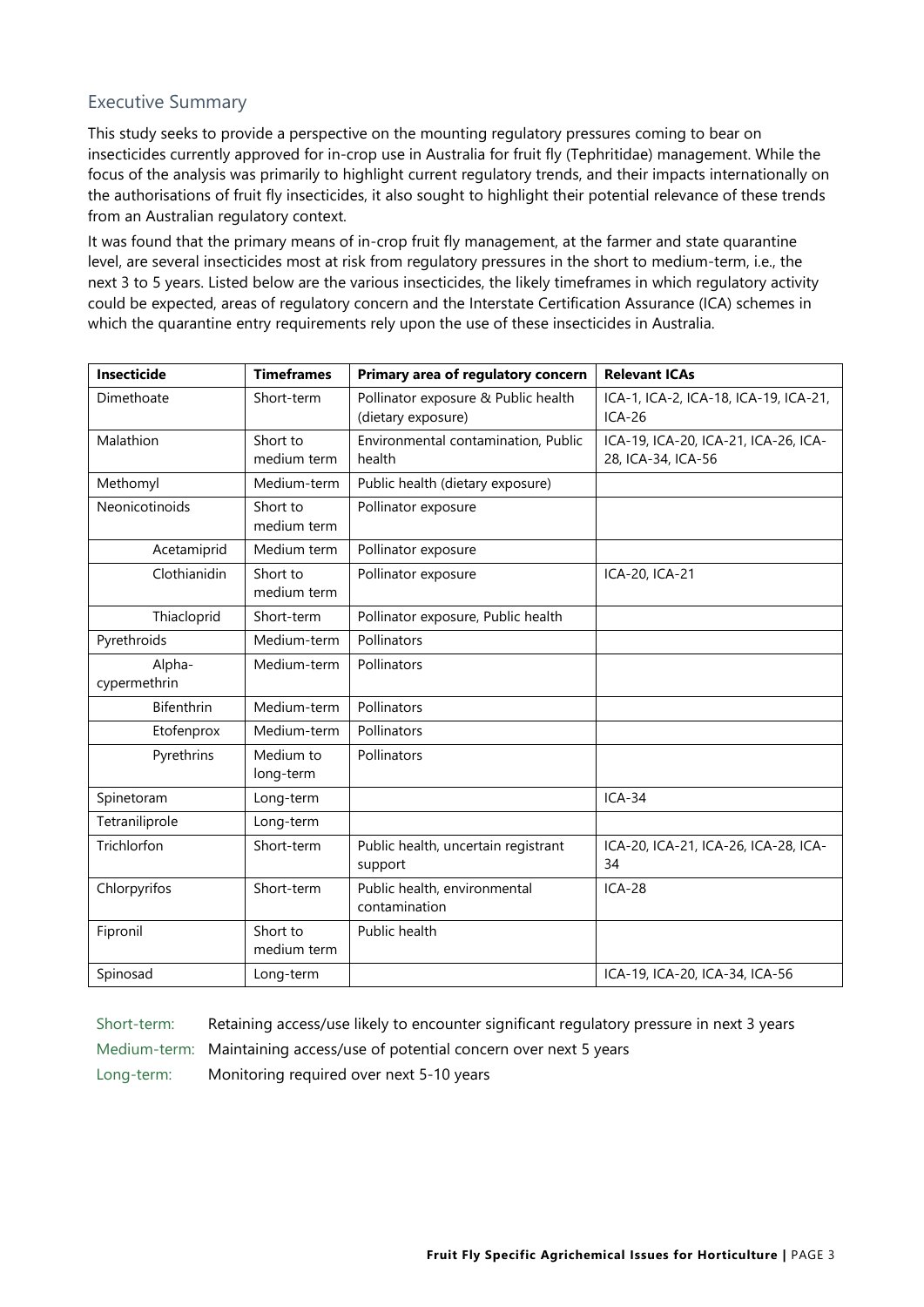# <span id="page-4-0"></span>Background

The management of fruit flies in Australian horticulture is challenging, not least as a consequence of recent regulatory actions, domestically and internationally, impacting the use of a number of insecticides<sup>1</sup>. This report has been prepared to provide insight into key regulatory pressures with the potential to negatively impact the ongoing access to insecticides currently approved for in-field fruit fly management in Australia. This report does not address matters specifically relating to the use of lures or post-harvest treatment of fruit fly susceptible commodities.

## <span id="page-4-1"></span>Aims/Objectives

Study objectives were to:

- 1. Provide a summary of the issues associated with gaining and / or maintain regulatory approvals for agvet chemicals along with relevant trends;
- 2. Identify the factors likely to affect the availability of insecticides in the short, medium and long-term used in fruit fly management in Australia, not only availability of the compounds but their availability for specific commodities;
- 3. Analyse the impact of insecticide access may have on Australia's international trade in fruit fly susceptible commodities
- 4. Provide an appraisal of the likely timeframe in which impacts could occur.

The priority for the project was to focus on Objective 1 and to provide an appraisal of key regulatory matters with the potential to impact the various insecticides approved for use in fruit fly management locally. This information would then be available to help inform current and future discussion about appropriate management strategies. It was important for the report to provide an ongoing reference for decision makers, beyond any work on possible responses to current regulatory activities. For this reason specific strategy recommendations were not prepared.

Discussion around study Objectives 2, 3 and 4 was done with reference to the evidence base identified in Objective 1.

<span id="page-4-2"></span><sup>1</sup> APVMA revocation of dimethoate uses (*Dimethoate: Regulatory decisions 2017*); JMPR Recommendation to delete Codex MRLs for dimethoate (R*eport 2019 Joint FAO/WHO Meeting on Pesticide Residues)* and the non-renewal of approval for dimethoate in the EU (*Commission Implementing Regulation (EU)2019/1090*)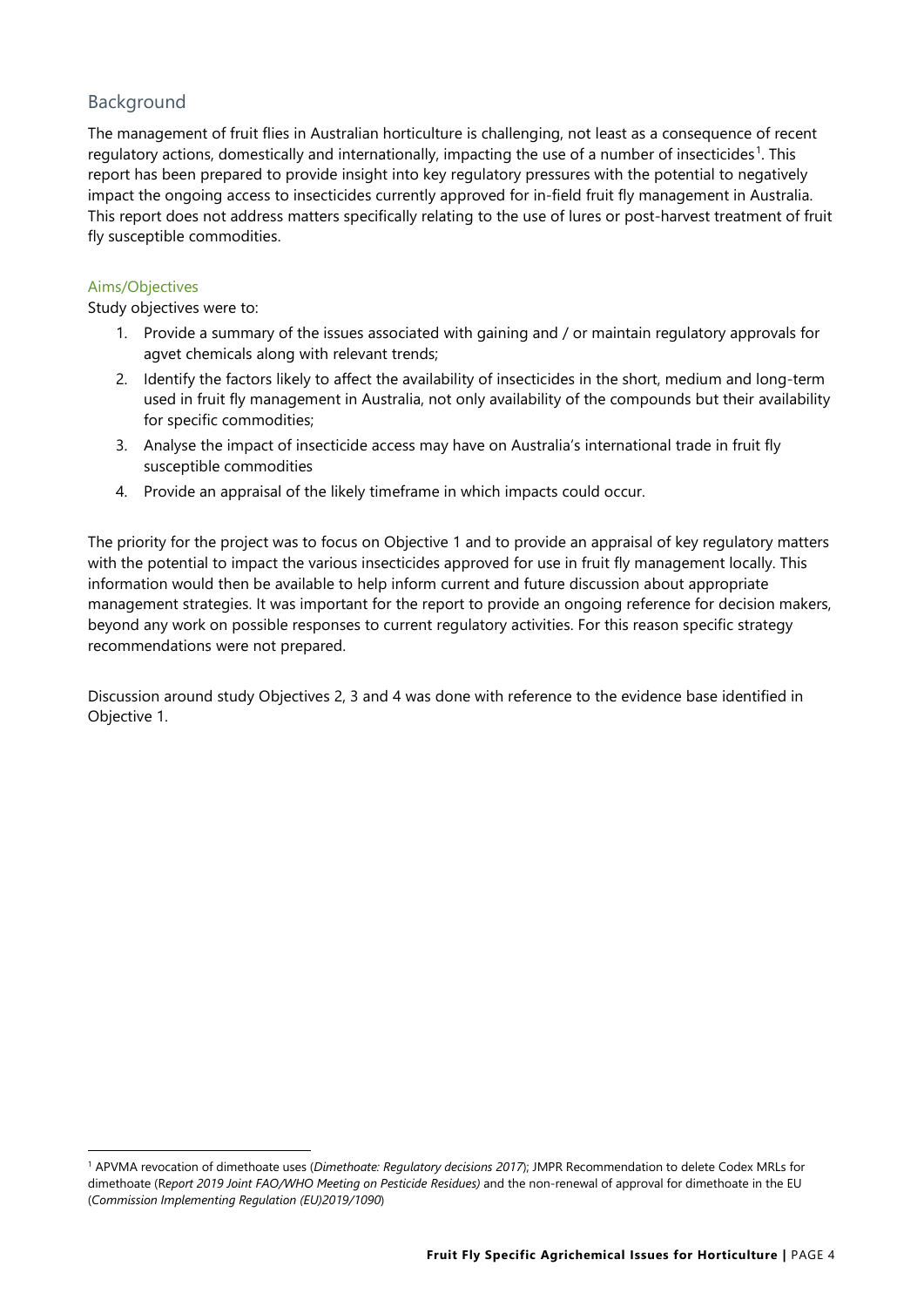# <span id="page-5-0"></span>Introduction

The regulatory management of pesticides globally, while generally based on similar risk assessment methodologies, can vary between countries due to differences in the types of risk authorities are willing to accept, i.e. the risk appetite for what is considered sufficiently protective can differ. As a result, while the risk assessments methodologies used by international regulators, to evaluate the potential impacts of pesticides on human health and the environment, are similar the outcomes, i.e., the risk management decisions, can vary. While this is less likely to be an issue for newly developed pesticides it can have a significant impact on assessments for older compounds undergoing re-evaluation.

Adding to the uncertainty over regulatory outcomes for older pesticides has been the development of new and/or more refined risk assessment methodologies in the evaluation of pesticide safety. For older compounds undergoing re-evaluation these new or refined risk assessment methodologies can have a significant impact on the regulatory outcome. With many not meeting contemporary risk assessment standards due to the required data being either unavailable, or if data is available, the outcome of the risk assessment is considered unacceptable. A consequence of either is that their authorisation is either restricted or withdrawn.

While negative regulatory outcomes locally can have a direct impact on Australian growers, similar actions in export markets, while indirect, can have an equivalent effect when disparities in standards between trading partners occur. The lack of an appropriate pesticide maximum residue limit (MRL) in an importing country can, for practical purposes, prohibit the use in the producer country to ensure compliance, as MRL breaches would adversely affect market access.

The effects of the above are to place greater pressure on the availability and use of older pesticides or chemical groups. As a consequence, it is possible that access to, or approval of, a number of locally approved fruit fly insecticides could, in time, be adversely impacted following regulatory actions either in Australia or overseas.

To assist strategic planning, the following information has been prepared to highlight the regulatory threats to currently approved insecticides for the management of fruit fly in Australia.

#### <span id="page-5-1"></span>Methods used

The study was delivered through a combination of desk based research and consultation. Profiling of insecticides currently approved in Australia for fruit fly management was completed using team knowledge and literature. Consultation was completed with agricultural and veterinary chemical manufacturers and regulators.

#### <span id="page-5-2"></span>Re-evaluation process

In many international jurisdictions the re-evaluation of pesticides occurs on a cyclical basis. At Codex and in the USA re-evaluations are, ostensibly, on a 15 year cycle. In the EU re-evaluation cycle can occur after 7, 10 or 15-years depending upon the outcome of the hazard assessment. Seven years for compounds of concern meeting cut-off hazard criteria<sup>2</sup>, i.e., candidates for substitution, ten years for a standard substance and 15 years for a low-risk substance. Australia does not implement a cyclic re-evaluation process.

Re-evaluations can either be targeted, examining a specific aspect of pesticide use, or general, i.e., a full reevaluation of all relevant aspects. The risk assessments primarily focus on potential risks to human health (public and occupational) and the environment (wildlife and ecosystem impacts) to satisfy the regulator that approved uses are acceptable from a risk management perspective. Two areas in which the assessment of risk has progressed has resulted in increased regulatory impacts on older pesticides are potential pollinator impacts and dietary exposure. The following provides a brief outline of these two key elements.

<span id="page-5-3"></span><sup>&</sup>lt;sup>2</sup> Low acceptable daily intake/acute reference dose, low acceptable operator exposure level or two persistent, bioaccumulative or toxic criteria, or by nature of the critical effects: carcinogen 1A/1B, toxic for reproduction 1A/1B or exhibiting endocrine disruption properties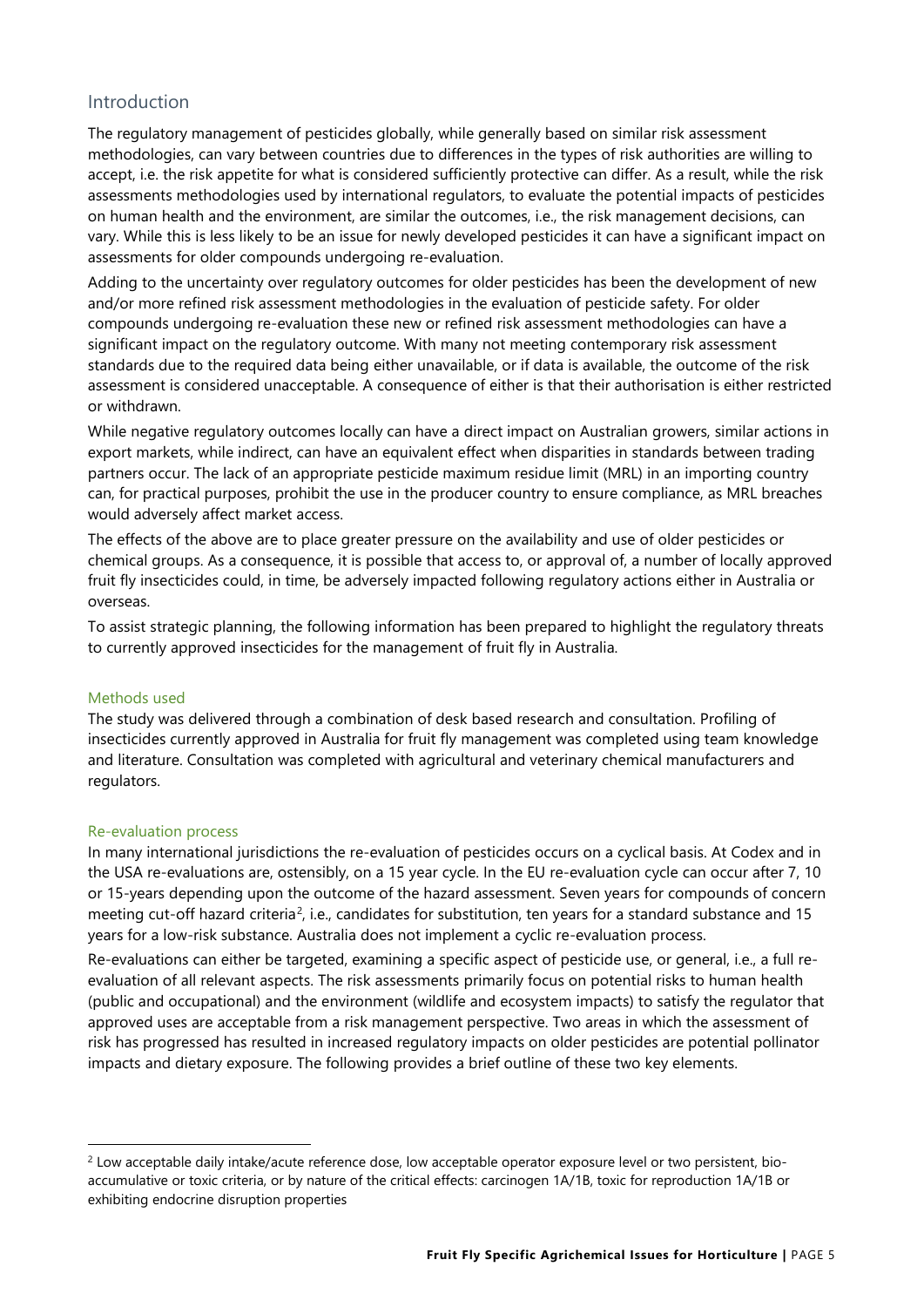# <span id="page-6-0"></span>Main areas of potential concern

Outlined below is information detailing three specific areas expected to be of most significance in terms of potential regulatory on insecticides currently approved for use against fruit fly in Australia.

#### 5.1 Environmental - Pollinators

The potential adverse impact of insecticides on pollinators has taken on greater prominence amongst regulators, both in Australia and internationally<sup>[3](#page-6-2)</sup>.

This increased focus has resulted in additional levels of risk assessment<sup>[4](#page-6-3),[5](#page-6-4)</sup> being introduced, and aimed at improving risk characterisation through more accurate estimation of hazard and potential routes and levels of exposure. The aim of which, is to enable the development and implementation of appropriate risk mitigation measures.

At an operational level this is resulting in the use of groups of pesticides, such as the neonicotinoids, being re-evaluated in Australia,<sup>[6](#page-6-5)</sup> Europe,<sup>[7](#page-6-6)</sup> New Zealand<sup>[8](#page-6-7)</sup> and North America.<sup>[9](#page-6-8)</sup> These reviews have resulted in varying regulatory response from revocation of approval to the introduction of risk mitigation measures limiting the use of these insecticides to reduce potential pollinator exposure. Allied with these re-evaluations is an increased attention placed on potential pollinator impacts for all pesticides seeking to gain regulatory approval.

An outcome of the enhanced levels of risk assessment and associated data requirements is registrants may not support older compounds, i.e., they will be disinclined to invest in new data generation for older generic pesticides. The lack of suitable data can result in the removal or restricting uses in crops in which pollinators are active.

#### <span id="page-6-1"></span>5.2 Human health - Dietary exposure

Consumer dietary exposure from pesticides are primarily assessed on the basis of long-term (life time) and short-term (single day) scenarios. These involve assessing dietary exposure against health-based guidance values (HBGVs) to ensure the estimated levels of dietary exposure are not of concern, i.e., the predicted dietary exposure is below the relevant health based guidance value. The long-term exposure assessment is done against the acceptable daily intake value (ADI) whereas the short-term risk assessment is done against the acute reference dose (ARfD). These calculations are done using highest large-portion diet intake data (high consumers) with the associated body weight for different population cohorts, e.g., children and the general population.

The current standard practice in Australia and internationally in determining dietary exposure is to apply residue values found from supervised residue trials that reflect the approved use pattern<sup>10</sup>. For long-term dietary exposure the standard trial median value for each commodity is used to estimate an aggregate of potential exposures from all approved uses which is compared to the ADI.

For short-term dietary exposure an estimate of exposures over a 24 hour period, or less, on an individual commodity basis is completed. In many jurisdictions the highest residue found in the supervised residue trials is used, though in the EU it is the MRL $<sup>11</sup>$  $<sup>11</sup>$  $<sup>11</sup>$ . The assessment of short-term dietary exposure is relatively</sup>

<span id="page-6-3"></span><sup>4</sup> Australian Pesticides and Veterinary Medicines Authority. 2015. Roadmap for insect pollinator risk assessment in Australia. <sup>5</sup> https://www.epa.gov/pollinator-protection/pollinator-risk-assessment-guidance

<span id="page-6-2"></span>[<sup>3</sup>https://www.canada.ca/en/health-canada/services/consumer-product-safety/reports-](https://www.canada.ca/en/health-canada/services/consumer-product-safety/reports-publications/pesticides-pest-management/decisions-updates/reevaluation-decision/2021/imidacloprid.html)

[publications/pesticides-pest-management/decisions-updates/reevaluation-decision/2021/imidacloprid.html](https://www.canada.ca/en/health-canada/services/consumer-product-safety/reports-publications/pesticides-pest-management/decisions-updates/reevaluation-decision/2021/imidacloprid.html) [https://www.canada.ca/en/health-canada/services/consumer-product-safety/reports-publications/pesticides](https://www.canada.ca/en/health-canada/services/consumer-product-safety/reports-publications/pesticides-pest-management/decisions-updates/special-registration-decision/2021/clothianidin.html)[pest-management/decisions-updates/special-registration-decision/2021/clothianidin.html](https://www.canada.ca/en/health-canada/services/consumer-product-safety/reports-publications/pesticides-pest-management/decisions-updates/special-registration-decision/2021/clothianidin.html) [https://www.canada.ca/en/health-canada/services/consumer-product-safety/pesticides-pest-](https://www.canada.ca/en/health-canada/services/consumer-product-safety/pesticides-pest-management/public/consultations/proposed-special-review-decision/2021/environmental-risk-related-to-squash-bee/document.html)

[management/public/consultations/proposed-special-review-decision/2021/environmental-risk-related-to-squash-bee/document.html](https://www.canada.ca/en/health-canada/services/consumer-product-safety/pesticides-pest-management/public/consultations/proposed-special-review-decision/2021/environmental-risk-related-to-squash-bee/document.html)

<span id="page-6-5"></span><span id="page-6-4"></span><sup>6</sup> Australian Pesticides and Veterinary Medicines Authority. 2014. Overview Report: Neonicotinoids and the health of honey bees in

Australia

<span id="page-6-6"></span><sup>7</sup> http://www.efsa.europa.eu/en/press/news/130116

<span id="page-6-7"></span><sup>8</sup> https://www.epa.govt.nz/public-consultations/in-progress/call-for-information-on-the-neonicotinoids-thiacloprid-and-acetamiprid/

<span id="page-6-8"></span><sup>9</sup> Joint PMRA/USEPA Re-evaluation update for the pollinator risk assessment of the neonicotinoids insecticides

<span id="page-6-9"></span><sup>10</sup> Good Agricultural Practice (GAP)

<span id="page-6-10"></span><sup>11</sup> EFSA Journal 2018; 16(1):5147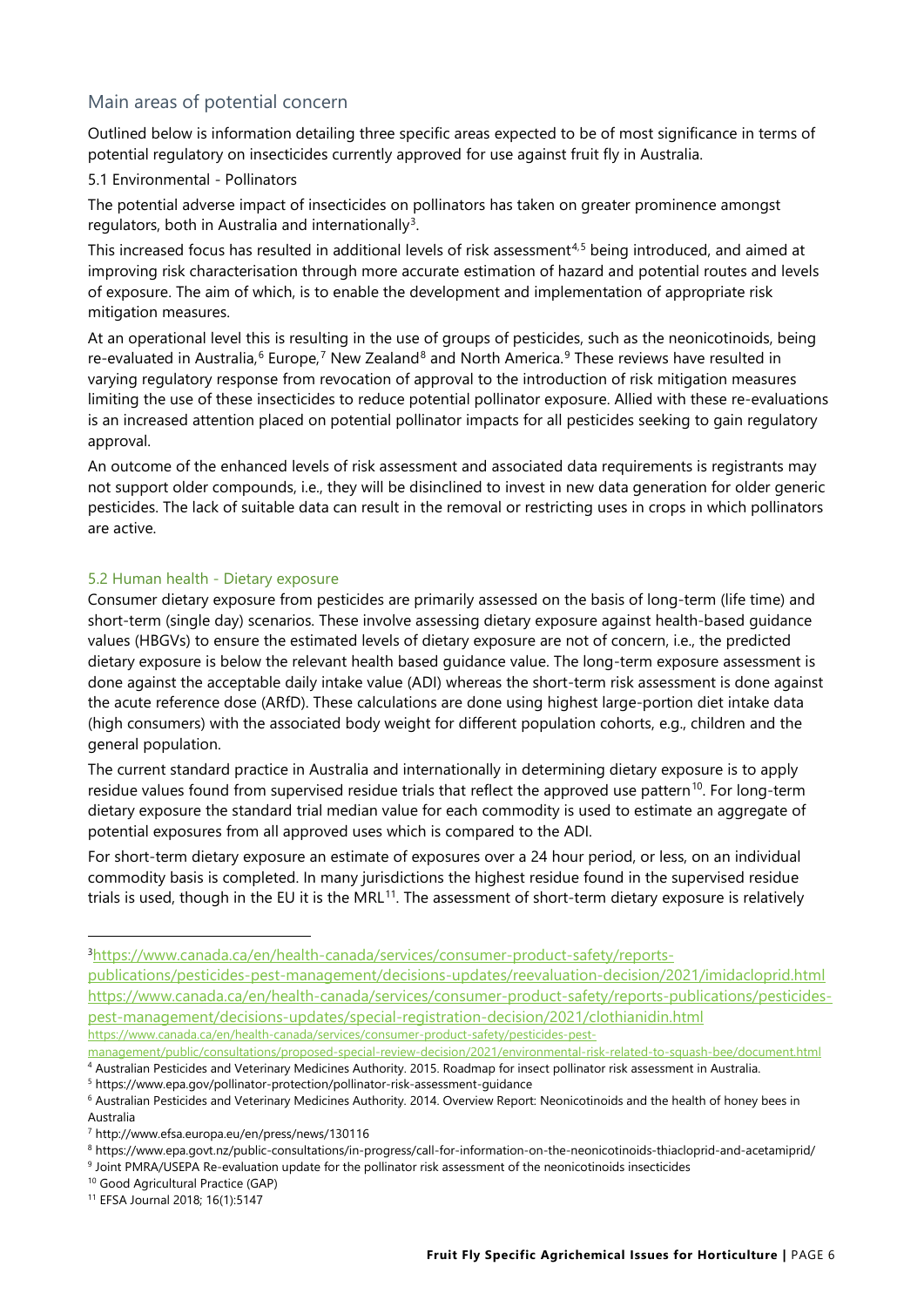recent having been developed and applied by regulators only in the last 20 years. These calculations are completed both nationally and internationally and can very due to differences in dietary consumption patterns or the derivation of the HBGVs.

The estimations of dietary exposure are particularly relevant for commodities with edible peel due to the potential for direct ingestion of residues on the raw commodity. Residues resulting from the pre-harvest application of insecticides to edible peel crops can result in the identification of public health concerns, particularly where residues occur in/on the edible portion and the commodity has significant levels of consumption and a low ARfD has been established.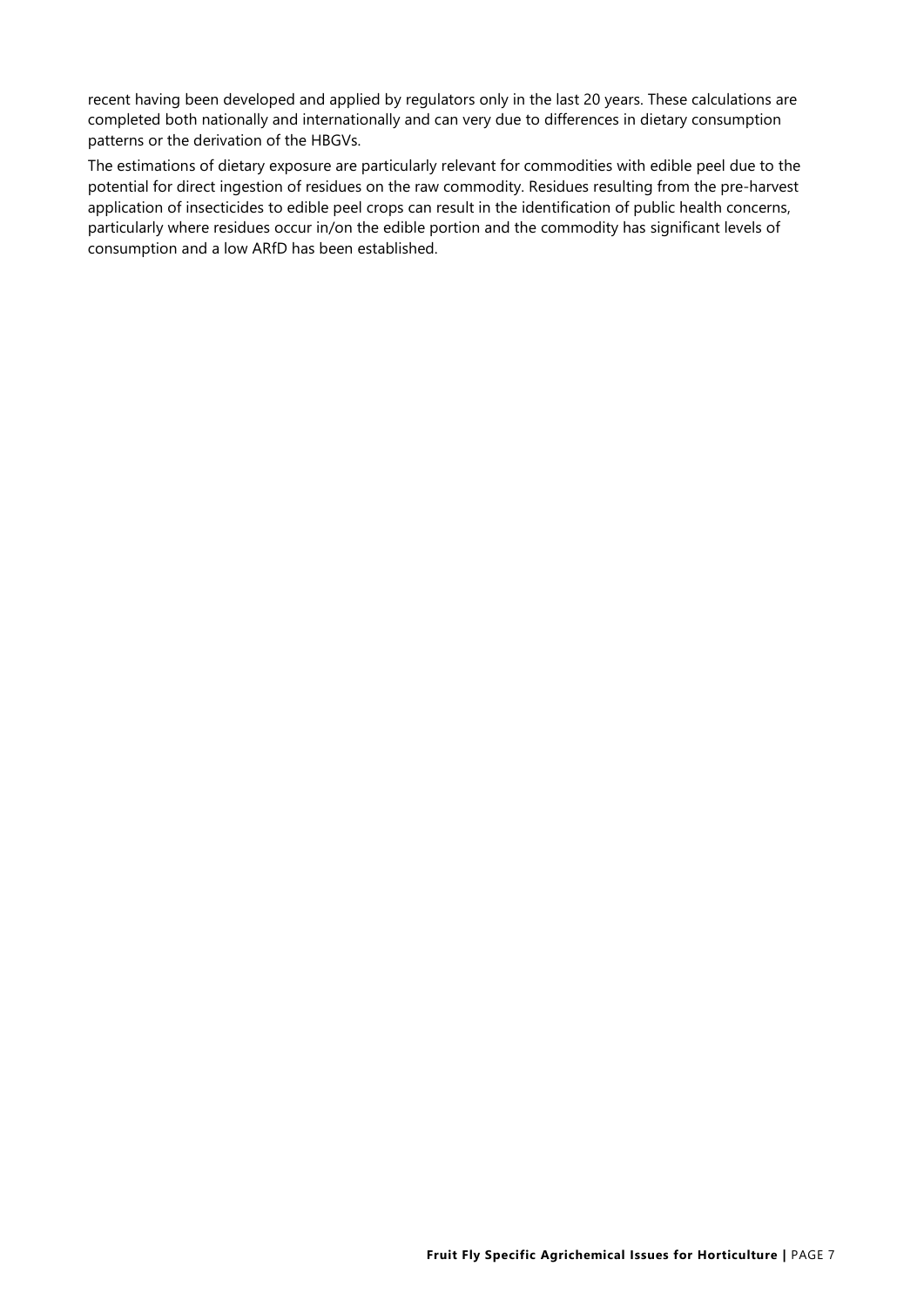# <span id="page-8-0"></span>Re-evaluation / Reconsideration of Pesticides

#### <span id="page-8-1"></span>6.1 Australia

Under current Australian legislation re-evaluations of pesticides are initiated following the emergence of new information that suggests the existence of previously unknown risks in terms of human health (dietary and worker exposure), animal or crop safety, or the environment. There is no requirement for pesticides to undergo cyclical re-evaluations. Rather reviews are initiated following consultation with allied agencies, e.g., Departments of Health and/or Environment, and the States.

Currently, the APVMA is in the process of finalising a number of reviews, e.g., chlorpyrifos, malathion, the neonicotinoids<sup>[12](#page-8-3)</sup>, procymidone and the bipyridyl herbicides diquat and paraquat. There is also a list of compounds nominated for future re-evaluations, which includes methomyl and trichlorfon[13.](#page-8-4)

It is understood the Authority is intending to re-assess the list with regards to its composition and review priorities. Essentially, the APVMA will consider whether other compounds need to be included; whether for the nominated compounds a full re-evaluation, i.e., assessment of aspects relating to public health, worker safety and environmental safety, is necessary; or whether any identified areas of concern could be addressed through specific label amendments. This process is to occur during early 2022.

#### <span id="page-8-2"></span>6.2 Codex Alimentarius

The Codex Alimentarius Commission (CAC) implements the Joint FAO/WHO Food Standards Program. The Codex Alimentarius is a collection of food standards covering foods and feeds moving in international trade. The purpose of which is consumer protection and the facilitation of international trade. The standards established are used global reference points due to the status accorded through the WTO SPS Agreement which identifies Codex standards, guidelines and recommendations established by the various Codex Committees, such as the Codex Committee on Pesticide Residues (CCPR), as the benchmarks against which national measures and regulations can be evaluated. A number of countries currently use Codex MRLs as de facto standards; default to Codex MRLs in the absence of domestic standards, e.g., Malaysia and Singapore; or can utilise Codex MRLs in establishing domestic standards, e.g., Australia<sup>[14](#page-8-5)</sup> and the EU.

When establishing Codex MRLs the CCPR utilizes assessments of pesticides completed by the Joint FAO/WHO Meeting on Pesticide Residues (JMPR), an expert committee that assess pesticide toxicology and residue data relating to approved uses. The JMPR evaluates new pesticides, new uses or conduct periodic reevaluations of pesticides sitting within the Codex system.

The scheduling of pesticides for JMPR evaluation is undertaken by the CCPR at the annual meetings. In terms of re-evaluations, compounds that have not been reviewed toxicologically for more than 15 years; or where a concern form has been submitted by a Member State, and accompanying scientific information, upon review, demonstrates a public health concern, are scheduled for JMPR assessment. Where no periodic review has been undertaken for 25 years the compound is to be brought forward for scheduling by CCPR<sup>15</sup>.

Under the periodic re-evaluation programme, the following compounds have been scheduled for review over the next three years: fipronil (2021), chlorpyrifos, malathion, piperonyl butoxide and permethrin (2023)<sup>[16](#page-8-7)</sup>. A further group of compounds have been identified as exceeding 15 years since a previous evaluation but have, as yet, not been scheduled, e.g., deltamethrin, esfenvalerate, methomyl, pyrethrins and spinosad, but have not come under the 25 year rule.

For a number of the compounds the level of support, with respect to the submission of data packages, suitable to meet contemporary risk assessment requirements, is uncertain. In the event of a compound or a Codex MRL being unsupported the Codex MRLs will be deleted, potentially impacting the use of a pesticide applied to commodities that are traded internationally, i.e., the loss of Codex MRLs can negatively impact compliance in many export markets.

<span id="page-8-3"></span> $12$  acetamiprid, clothianidin, dinotefuran, imidacloprid, thiacloprid and thiamethoxam

<span id="page-8-4"></span><sup>13</sup> <http://apvma.gov.au/node/10876>

<span id="page-8-5"></span><sup>14</sup> <https://www.foodstandards.gov.au/science/international/codex/Pages/default.aspx>

<span id="page-8-6"></span><sup>&</sup>lt;sup>15</sup> Codex Alimentarius Commission Procedural Manual 27<sup>th</sup> Edition 201[9 https://www.fao.org/publications/card/en/c/CA2329EN/](https://www.fao.org/publications/card/en/c/CA2329EN/)

<span id="page-8-7"></span><sup>16</sup> CX/PR 21/52/19 Establishment of Codex schedules and priority lists of pesticides for evaluation / re-evaluation by JMPR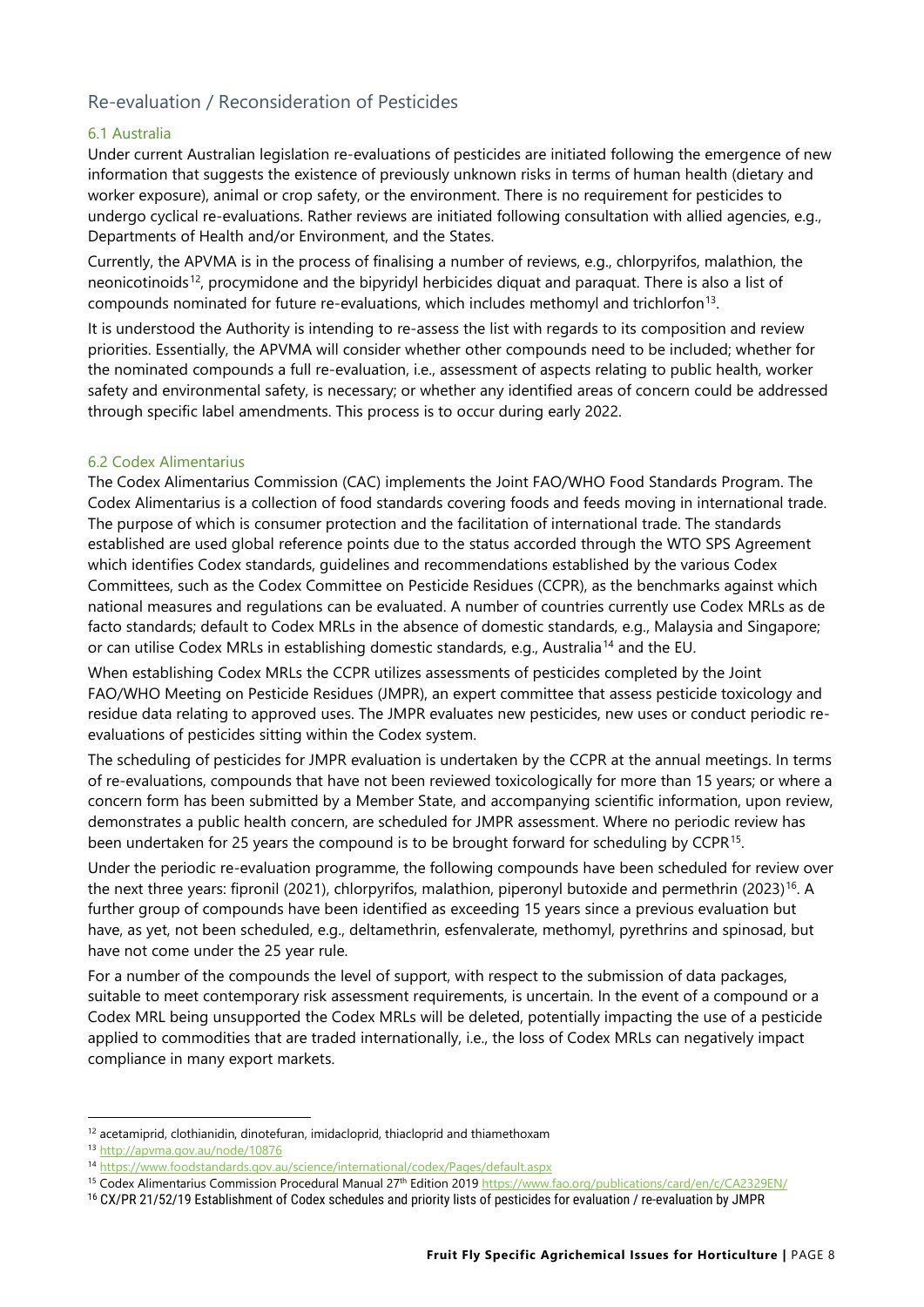#### <span id="page-9-0"></span>6.3 Canada

Canadian legislation<sup>[17](#page-9-3)</sup> requires that the Pest Management Regulatory Agency (PMRA) re-evaluates pesticides on a cyclical basis, or via special reviews when there are changes in the information required to determine that a pesticide meets current health, environment and value standards. Special reviews differ from cyclical re-evaluations in that only specific aspects of a pesticide are examined. One trigger for the initiation of a special review is when a member country of the Organisation for Economic Co-operation and Development (OECD) prohibits all uses of an active ingredient for health or environmental reasons. At any point during the special reviews, should evidence become available demonstrating reasonable grounds to believe that one or more of the registered pest control products containing the pesticide endangers human health or the environment, the PMRA may cancel or amend the pesticides registration.

Canada is in the process of finalising cyclic and special re-evaluations (pollinators and impact on aquatic invertebrates) for clothianidin, imidacloprid and thiamethoxam<sup>18</sup>. This has resulted in the cancellation of a number of uses, e.g., foliar application in orchards, and reductions in frequency or maximum rates of application.

Other insecticides currently undergoing cyclical re-evaluation in Canada with consultations and regulatory decisions being finalised over the next 2-3 years including: acetamiprid, abamectin, lambda-cyhalothrin, spinetoram and spinosad; with a re-evaluation of thiacloprid schedule to commence in 2023/24.

#### <span id="page-9-1"></span>6.4 Europe

European pesticide regulatory system is 'hazard-based' with regards to pesticide assessment, in which pesticides are assessed on the basis of their intrinsic hazard properties without taking into account the potential for exposure or scope for risk mitigation. The hazard based approach has involved the establishment of "cut-off" criteria for aspects such as carcinogenicity, mutagenicity, being toxic for reproduction, having endocrine disrupting properties, and/or being persistent and bio-accumulative in the environment $19$ .

The application of the criteria results in whether a pesticide is approved and the nature of the approval. In the EU pesticides can be registered as one of the four types: standard substances (approved for ten years), basic substances (not a substance of concern, no time limit for approval), low-risk substances (low risk to human and animal health and the environment, approved for fifteen years) and candidates for substitution (cut-off criteria imposed and only approved for seven years maximum) [20](#page-9-6).

The latter category is significant as it requires Member States to evaluate if the pesticides identified for substitution can be replaced by other adequate more favourable control options. The EU Commission established a list of candidates for substitution<sup>[21](#page-9-7)</sup>. Of the pesticides listed, a number are approved for use in the management of fruit flies in Australia, e.g., alpha-cypermethrin, bifenthrin, dimethoate etofenprox, fipronil, lambda-cyhalothrin, methomyl and thiacloprid. Of these compounds only etofenprox and lambdacyhalothrin are still approved for use in the EU.

#### <span id="page-9-2"></span>6.5 USA

The US EPA has a regular systematic re-registration programme in which products are assessed at least every 15 years to determine whether they continue to meet the FIFRA<sup>[22](#page-9-8)</sup> standard for registration, i.e., to ensure appropriate risk mitigation measures are in place. In addition, the US EPA can initiate Pesticide Special Reviews where concerns have been raised over potentially adverse effects to human health or the environment arising from use of a pesticide.

Under the current registration review schedule of pesticides all pesticides registered as of October 1, 2007

[management/decisions-updates.html](https://www.canada.ca/en/health-canada/services/consumer-product-safety/reports-publications/pesticides-pest-management/decisions-updates.html)

<span id="page-9-6"></span><sup>20</sup> Article 24 of Regulation (EC) No 1107/2009<br><sup>21</sup> Implementing Regulation (EU) No 2015/408

<span id="page-9-3"></span><sup>17</sup> Pest Control Products Act (the Act)

<span id="page-9-4"></span><sup>18</sup> [https://www.canada.ca/en/health-canada/services/consumer-product-safety/reports-publications/pesticides-pest-](https://www.canada.ca/en/health-canada/services/consumer-product-safety/reports-publications/pesticides-pest-management/decisions-updates.html)

<span id="page-9-5"></span><sup>19</sup> Regulation (EC) No 1107/2009 of the European Parliament and of the Council, Concerning the placing of plant protection products on the markets and repealing Council Directives 79/117/EEC and 91/414/EEC

<span id="page-9-8"></span><span id="page-9-7"></span><sup>&</sup>lt;sup>22</sup> Federal Insecticide, Fungicide and Rodenticide Act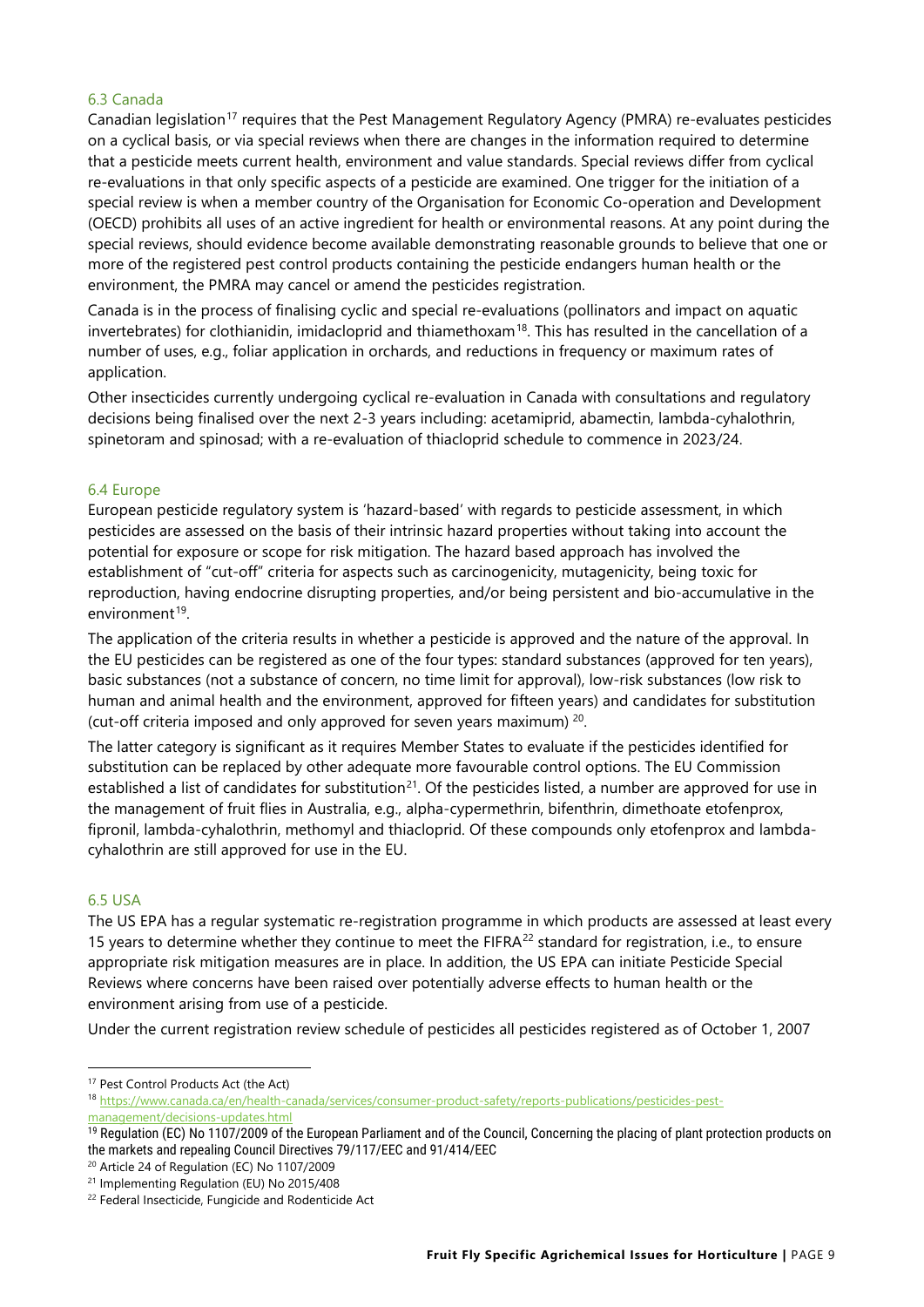must have their reregistration completed by October 2022. As a result there are a number with anticipated Proposed Interim Decisions and Interim Decisions expected over the next two years for insecticides approved for use in Australia to manage fruit flies. These include the neonicotinoids acetamiprid and clothianidin with Registration Review Interim Decision planned for late-2022<sup>[23](#page-10-0)</sup>. Other insecticides currently under review with an October 2022 deadline are the pyrethroids the cypermethrins and etofenprox, and dimethoate, fipronil and malathion $24$ .

<span id="page-10-0"></span><sup>23</sup> https://www.epa.gov/pollinator-protection/schedule-review-neonicotinoid-pesticides

<span id="page-10-1"></span><sup>24</sup> <https://www.epa.gov/pesticide-reevaluation/explanation-registration-review-schedule>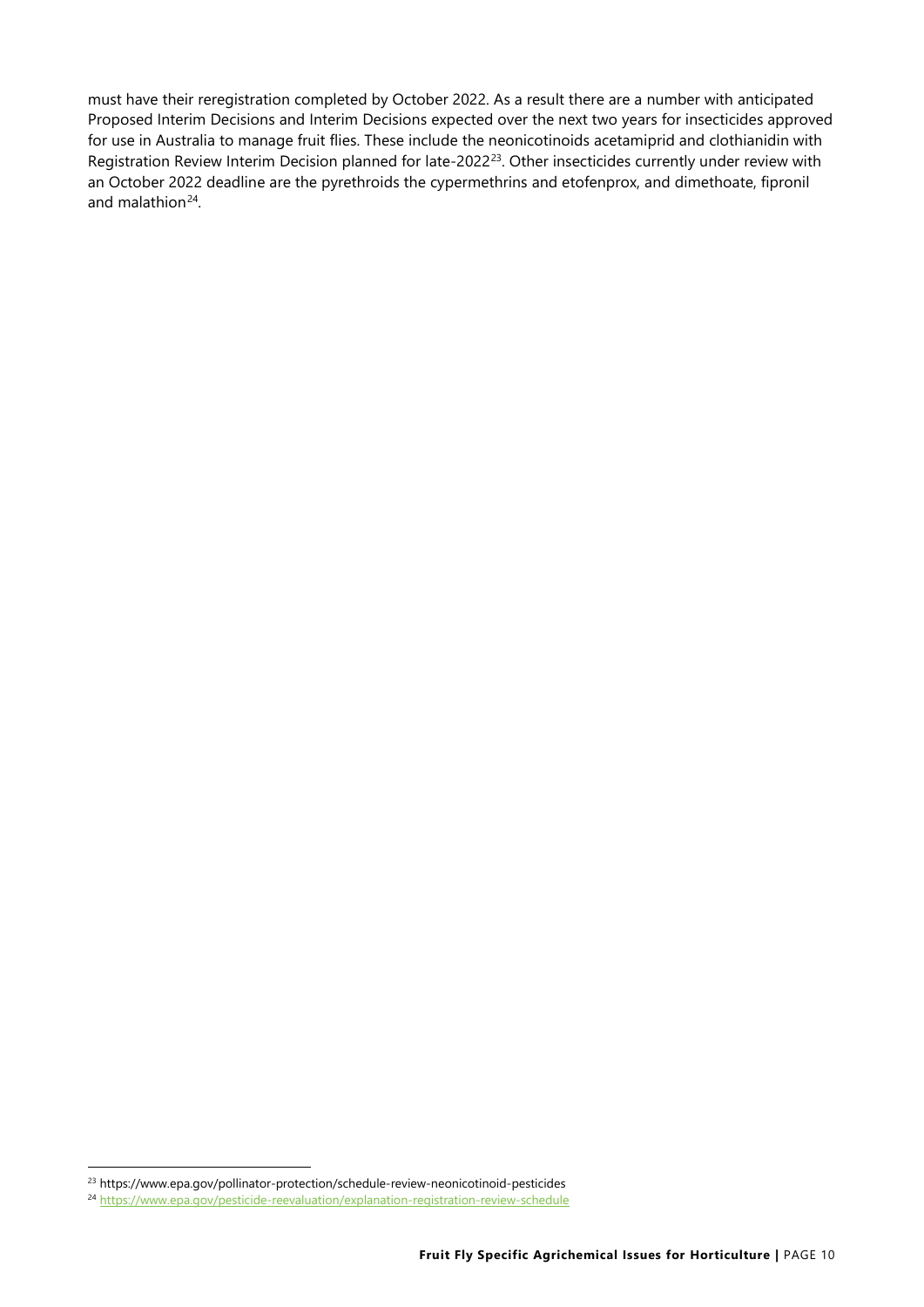# <span id="page-11-0"></span>Trade

The regulatory activities involved in pesticide evaluation, re-evaluation and risk management by different jurisdictions can result in the establishment of disparate standards. Where differing standards between trading partners exist trade can be disrupted with authorities in importing states rejecting commodities where residues or quarantine practices do not comply with either local or Codex standards. Such disparities in relation to pesticide residue standards are becoming increasingly problematic, with many countries implementing increased residue monitoring programs coupled with more rigid regulatory frameworks, e.g., Korean and Japanese 'positive lists' with respect to pesticide residues on imported produce<sup>25</sup>. The outcome of which can see residues of pesticides approved for use in Australia potentially breaching standards in importing countries.

Such differences can occur due to differing use patterns resulting in the establishment of differing MRLs; through registrants not seeking the establishment of relevant MRLs in an importing country; or as a consequence of the re-evaluation of a pesticide resulting in the removal or placing restrictions on use, which impact the corresponding MRLs.

The issue of MRL disparity between trading partners is currently a significant issue internationally. It has been raised and discussed at the Committee on Sanitary and Phytosanitary Measures (SPS) by WTO member states<sup>26</sup>. The United States International Trade Commission has recently published two reports exploring the global economic impacts of MRL disparities<sup>[27](#page-11-3)</sup> and an APEC Guideline on import MRL setting has been publish<sup>[28](#page-11-4)</sup>. The APEC Guideline outlined an assessment approach that member economies could potentially follow in the establishment of import MRLs. In addition, an APEC Compendium of government administrative requirements with regards to MRL setting has also been published $^{29}$  $^{29}$  $^{29}$ .

What these various activities highlight is that the potential issues over MRL disparities are not uncommon. In the absence of generalised mechanisms to address MRL disparities between trading countries, exporting industries can either attempt to amend farming practices to ensure compliance in export markets, or seek to have standards established in the importing country. The difficulty with the latter approach was highlighted in the Compendium to the APEC Guideline where it was identified that some economies have no formal framework with which to establish import MRLs; and where such systems exist, data requirements, associated fees and assessment timeframes can vary greatly between economies. The issue of meeting data requirements, can be particularly problematic, where access to, and availability of the data needed may be uncertain.

For new pesticides, as part of the approval process the APVMA can choose to publish a Trade Advice Notice (TAN) seeking public comment on a proposed registration of a pesticide. Information sought can be either direct, i.e., in relation to differences in chemical × commodity standards between Australia and potential export markets, or indirect, with regard to potential impacts on the export of other commodities through livestock feeding of crop by-products. Adverse public comment can see the approval of a pesticide use delayed, amended or refused should the APVMA deem the proposed use to have the potential to adversely affect trade.

At the national level the quarantine entry requirements for interstate movement of fruit fly susceptible commodities are managed through a variety or regulatory tools, including 64 Interstate Certification Assurance (ICA) arrangements, and corresponding Tasmanian Import Requirements. These arrangements outline a range of practices to be followed to allow the cross-border movement of various fruit fly susceptible commodities. The procedures approved under the various ICA's are to ensure quarantine entry requirements for interstate traded commodities are met and are fruit fly free. These include the use of insecticides applied as in-crop (cover or bait sprays) or post-harvest treatments, visual inspection, fumigation with methyl bromide, maturity, cold storage, irradiation, vapour heat or hot water and the transportation, storage and handling of commodities post treatment.

<span id="page-11-1"></span><sup>&</sup>lt;sup>25</sup> Korean Ministry of Food and Drug Safety: New system for management of pesticide residues in food. (Positive List System) 2016. <sup>26</sup> G/SPS/R/85. & G/SPS/W/292/Rev.4.

<span id="page-11-2"></span>[https://www.wto.org/english/news\\_e/news17\\_e/sps\\_02nov17\\_e.htm](https://www.wto.org/english/news_e/news17_e/sps_02nov17_e.htm)

<span id="page-11-3"></span><sup>&</sup>lt;sup>27</sup> [https://www.usitc.gov/press\\_room/news\\_release/2021/er0302ll1730.htm](https://www.usitc.gov/press_room/news_release/2021/er0302ll1730.htm)

<span id="page-11-4"></span><sup>&</sup>lt;sup>28</sup> https://www.APEC.org/publications/2016/08/import-MRL-guideline-for-pesticides.

<span id="page-11-5"></span><sup>&</sup>lt;sup>29</sup> [http://fscf-ptin.apec.org/docs/2019/Final\\_APEC\\_Compendium\\_18\\_February\\_2019.pdf](http://fscf-ptin.apec.org/docs/2019/Final_APEC_Compendium_18_February_2019.pdf)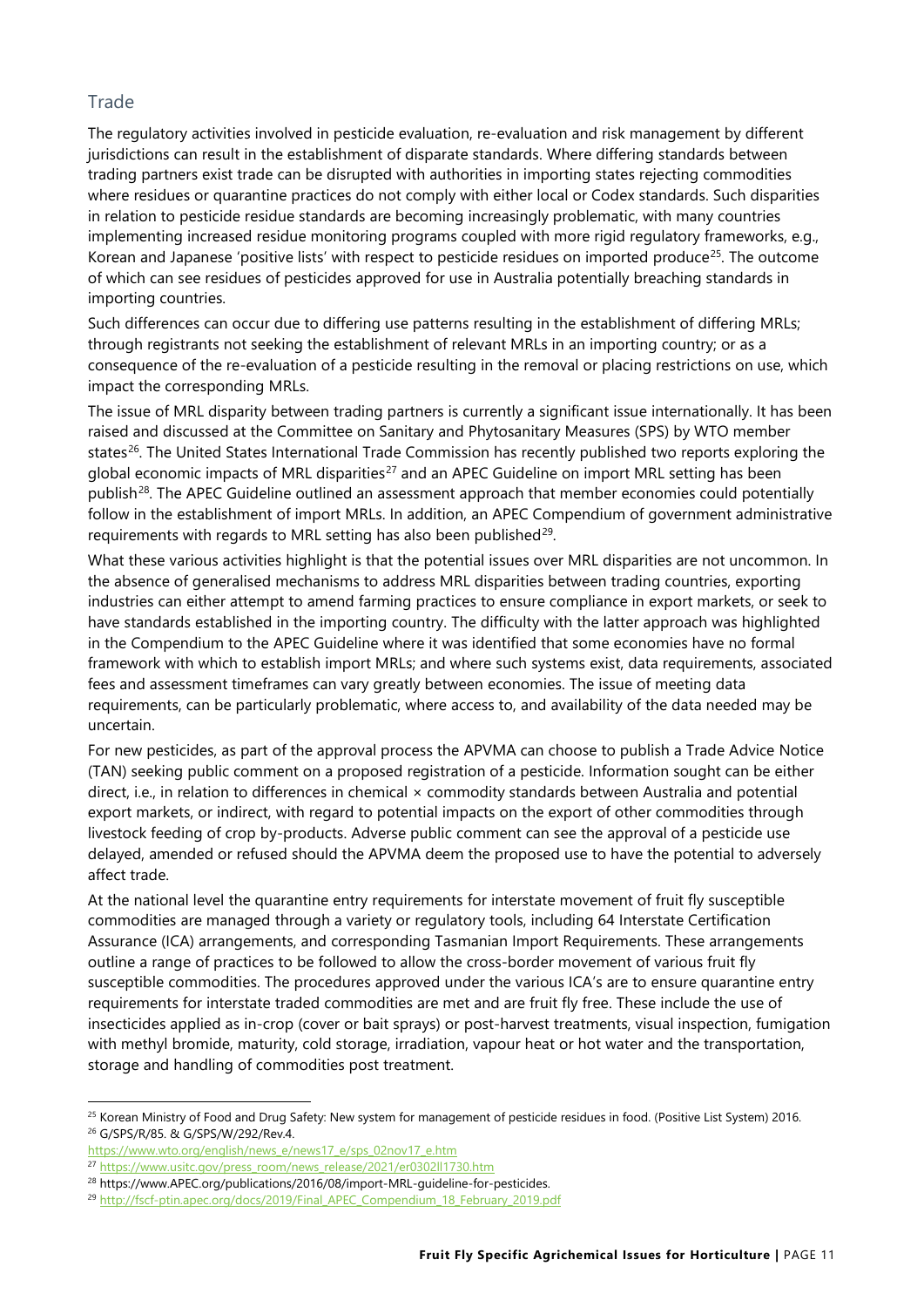In a situation not dissimilar to that of international MRLs, it is understood that not all ICA's are accepted by all states and territories, i.e., some states or territories require additional quarantine certification measures. Further increasing complexity are apparent differences in the updating of ICAs between different jurisdictions, e.g., SA ICA 2 still carries reference to the cancelled insecticide fenthion. Plus potential inconsistencies exist between some ICA insecticide treatment regimes, e.g., NSW ICA-21 indicates use of clothianidin, trichlorfon and/or malathion as a cover sprays while QLD ICA-21 is currently unavailable as it is still being updated following the cancellation of fenthion in 2014. Further there appears to be a potential discrepancy relating to the use of malathion between the product label and NSW ICA-21. The labelled use pattern indicates a maximum of four applications at 101.2 g ai/100L whereas the NSW ICA-21 indicates a maximum of three applications at 61.6 g ai/100L. It is unclear why the lower rate is proposed as the rate applied should, presumably, be determined by the extent of fruit fly activity.

## <span id="page-12-0"></span>Insecticides of interest

#### <span id="page-12-1"></span>8.1 Dimethoate

Dimethoate is currently approved for use in Australia as a foliar cover spray against fruit flies in avocados, blueberries, citrus, eggplant (PER12506), mangoes, capsicums and tomatoes. It is also approved as an orchard clean-up spray after harvest has been completed (PER13859). It is approved for use in Canada and the USA for the management of the fruit flies the Blueberry maggot (*Rhagoletis mendax*), the Cherry fruit fly (*Rhagoletis indifferens*) and the Pepper maggot (*Zonosemata electa*)[30.](#page-12-2)

#### *Regulatory status*

The APVMA finalised a review the APVMA in 2017. A number of uses on edible peel commodities were removed due to dietary exposure concerns, though use in blueberries, capsicums and tomatoes (processing) were retained<sup>[31](#page-12-3)</sup>. Following the recent periodic re-evaluation under the Codex system the JMPR recommended the deletion of all Codex MRLs due to questions over the genotoxicity of metabolites[32.](#page-12-4) Dimethoate is no longer authorised in the EU due to concerns over the toxicological significance of various metabolites $33$ .

Dimethoate is currently undergoing re-registration in the USA with a completion date of October 2022. In the US EPA Human Health Risk Assessment exceedances of the ARfD were noted<sup>[34](#page-12-6)</sup>. Consequently, there is the possibility that use patterns could either be deleted or significantly amended, to reduce the estimated consumer dietary exposure levels. In India the Ministry of Agriculture issued a draft Banning of Insecticides Order in 2020 proposing the removal from use of dimethoate<sup>[35](#page-12-7)</sup>.

While not currently nominated for re-evaluation by the APVMA it is likely that uses of dimethoate could be impacted as a result of international regulatory activity, i.e., deletion of Codex MRLs. Should this occur it is likely to come under significant regulatory pressure in the short to medium term, i.e., the next 3 to 5 years.

<span id="page-12-2"></span><sup>30</sup> USA Cygon 480 EC label

<span id="page-12-3"></span><sup>&</sup>lt;sup>31</sup> <https://apvma.gov.au/dimethoate> Dimethoate decision report.

<span id="page-12-4"></span><sup>&</sup>lt;sup>32</sup> FAO and WHO. 2020. Pesticide residues in food 2019 - Report 2019 - Joint FAO/WHO Meeting on Pesticide Residues. Rome

<span id="page-12-5"></span><sup>33</sup> <http://www.efsa.europa.eu/en/efsajournal/pub/4647>

<span id="page-12-6"></span><sup>34</sup> <https://www.regulations.gov/document/EPA-HQ-OPP-2009-0059-0027>

<span id="page-12-7"></span><sup>&</sup>lt;sup>35</sup> Notification S.O.1512 (E) dated 14<sup>th</sup> May 2020 (F.No.13035/15/2019)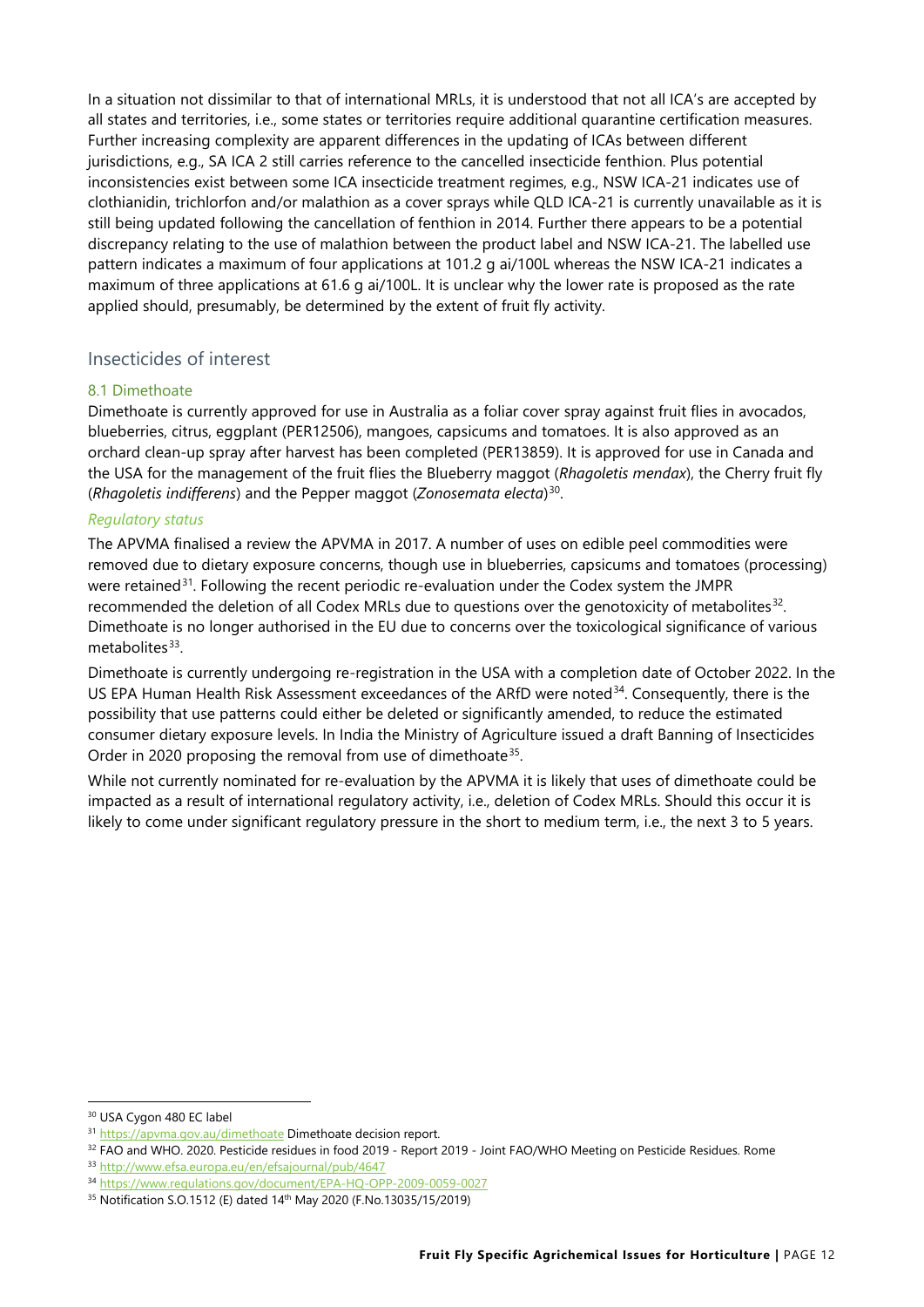#### <span id="page-13-0"></span>8.2 Malathion/maldison

Malathion currently approved for use in Australia as a foliar cover spray against fruit flies in apples, pears, citrus, grapevines, persimmons, Stone fruit, strawberries, blueberries, Rubus, capsicum and tomato and mangoes (PER83998). It is also approved for application as a strip or spot spray in citrus, table grapes, Summerfruit, mangoes, cherries, berries and avocados. It is approved in the USA for the management of fruit flies the Blueberry maggot (*R. mendax*), the Cherry fruit fly (*R. indifferens*), the Mediterranean fruit fly (*Ceratitis capitata*), the Pepper maggot (*Z. electa*) and the Walnut husk fly (*Rhagoletis completa*)[36.](#page-13-2)

#### *Regulatory status*

Malathion is currently under review by the APVMA. From an Australian perspective the most significant issue has been the compounds stability and the presence of trialkyl phosphorothioate impurities in malathion formulations available in Australia as they can increase toxicity of the product<sup>[37](#page-13-3)</sup>. Consequently, the APVMA will make determinations on formulation specifications in relation to the presence of the impurities, i.e., only products in which the impurities are not present will continue to be available. It is also anticipated that the APVMAs review of malathion will be finalised in 2022 with the likely result a date specification on labels indicating, i.e., a 'Use by' period based on the date of manufacture. Of further note is that of the malathion based products approved for use in Australian agriculture only one label carries the cover spray use recommendation.

In the USA malathion is currently undergoing re-registration with a completion date of October 2022. In the recently published draft Biological Opinion it was concluded that the "*registration of malathion is likely to jeopardize the continued existence of 78 species*"[38](#page-13-4). In the EU it is currently under review following its restriction to use in permanent greenhouses only based on high risk to birds in 2018<sup>39</sup>. In India the Ministry of Agriculture issued a draft Banning of Insecticides Order in 2020 proposing the removal from use of malathion<sup>[40](#page-13-6)</sup>. In Canada malathion was last re-evaluated in 2012.

At Codex, malathion has been re-scheduled for periodic re-evaluation by the JMPR from 2022 to 2023 at the request of the sponsor. The Committee is awaiting advice on supported commodities. It is understood the requested rescheduling was due, in part, to await the outcomes of the EU and USA reviews.

Given the environmental concerns highlighted and the compound being classified by the International Agency for Research on Cancer (IARC) as a probable human carcinogen<sup>[41](#page-13-7)</sup> it is likely that uses of malathion will come under significant regulatory pressure in the short to medium term, i.e., the next 3 to 5 years.

#### <span id="page-13-1"></span>8.3 Methomyl

Methomyl is approved in Australia as a foliar cover spray in capsicums and tomatoes (PER13566). Methomyl is approved for use in the USA for the management of the Blueberry maggot (*R. mendax*) and the Spotted winged drosophila (*Drosophila suzukii*)[42](#page-13-8).

#### *Regulatory status*

Methomyl has been listed for review by the APVMA in its 2015 prioritised listing, due to concerns over public health, worker and environmental safety. The Canadian PMRA completed a review in 2018 an outcome of which was the removal of the majority uses<sup>[43](#page-13-9)</sup> or uses being restricted, e.g., retained vegetable crop uses are restricted to one application per year, no tree crop uses were retained.

In the EU methomyl is no longer authorised with the majority of MRLs set at the LOQ<sup>[44](#page-13-10)</sup>. The compound is currently under review in the US with a recent Biological Evaluation finding that it is "likely to adversely affect" a number of threatened and endangered species"<sup>[45](#page-13-11)</sup>. This element of the assessment has yet to be

<span id="page-13-2"></span><sup>36</sup> Fyfanon®

<span id="page-13-3"></span><sup>37</sup> <http://apvma.gov.au/node/12586>

<span id="page-13-4"></span><sup>38</sup> <https://www.epa.gov/endangered-species/biological-opinions-available-public-comment>

<span id="page-13-5"></span><sup>39</sup> Commission Implementing Regulation (EU) 2019/1495

<span id="page-13-6"></span><sup>40</sup> Notification S.O.1512 (E) dated 14th May 2020 (F.No.13035/15/2019)

<span id="page-13-7"></span><sup>41</sup> IARC Monograph Vol 30, Sup 7, 112 2017

<span id="page-13-8"></span><sup>42</sup> Lannate® SP

<span id="page-13-9"></span><sup>43</sup> Re-evaluation Decision - RVD2018-05

<span id="page-13-10"></span><sup>44</sup> Reg. (EU) 2016/1822

<span id="page-13-11"></span><sup>45</sup> <https://www.epa.gov/pesticides/epa-releases-final-biological-evaluations-carbaryl-and-methomyls-impacts-endangered>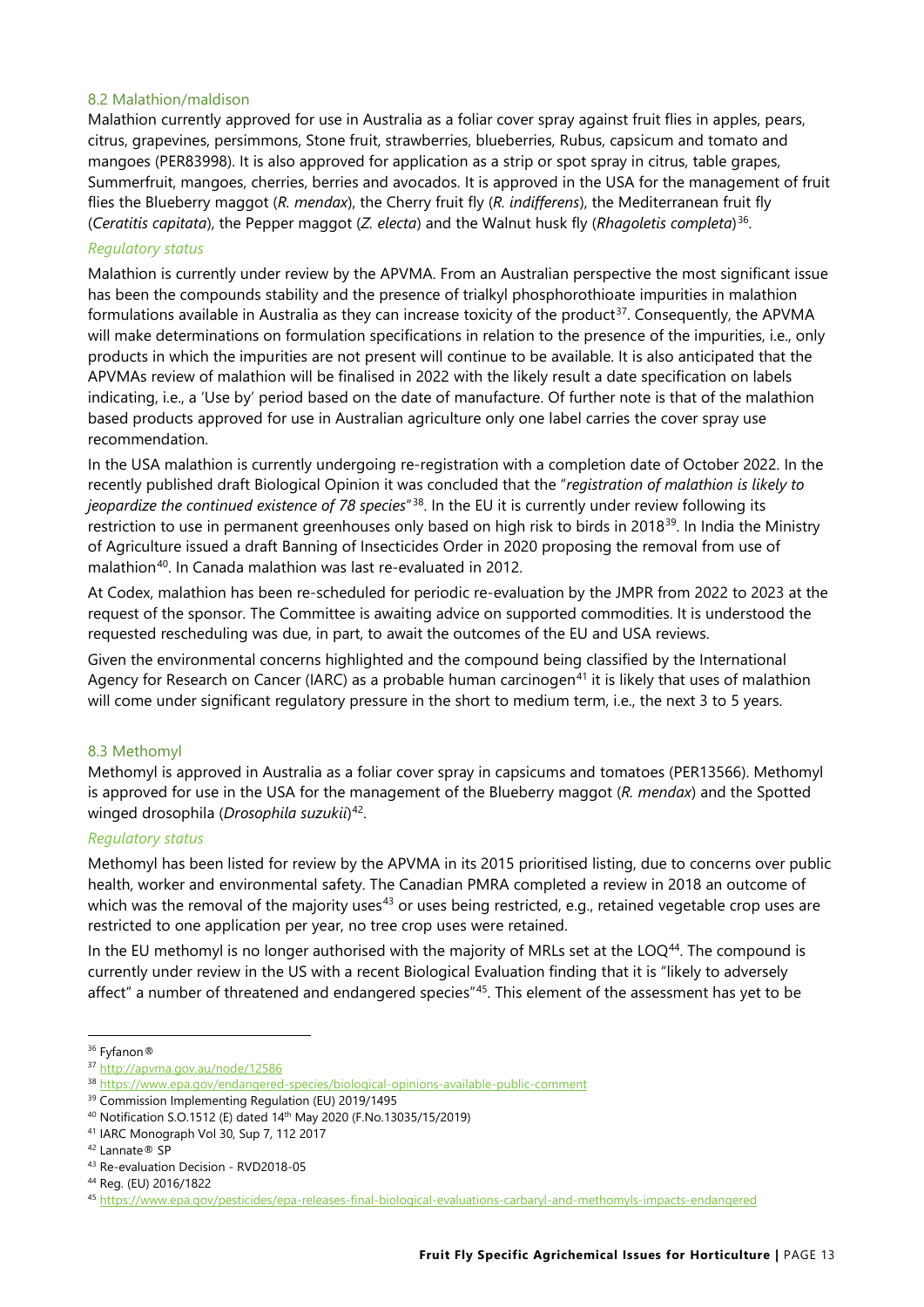finalised. At Codex methomyl was last fully evaluated by the JMPR in 2001. Consequently, it is likely that Member States may push for it to be scheduled for periodic re-evaluation by the JMPR within the next 2-3 years.

In Malaysia residues of methomyl are banned in food. In India the Ministry of Agriculture issued a draft Banning of Insecticides Order in 2020 proposing the removal from use of a number of pesticides including methomyl[46.](#page-14-2) The Uruguayan Ministry of Livestock, Agriculture, and Fisheries (MGAP) has also moved to prohibit its use.

Given the extent and nature of regulatory actions in other jurisdictions and its nomination for review by the APVMA it is probable that methomyl use in Australia will be significantly impacted in the medium term with re-evaluation by the APVMA likely within the next 5 years.

#### <span id="page-14-0"></span>8.4 Neonicotinoids

The neonicotinoids acetamiprid, clothianidin and thiacloprid are approved for use as foliar cover sprays against fruit flies in a range of crops in Australia.

#### *Regulatory status*

Members of the group of chemicals are undergoing re-evaluation in a number of jurisdictions primarily over environmental concerns, i.e., potential impacts on pollinators and invertebrates in aquatic environments<sup>47</sup>. In Australia acetamiprid, clothianidin and thiacloprid are under review by the APVMA on the basis of potential risks to the environment and to ensure safety instructions on products meet contemporary standards<sup>48</sup>. Proposed regulatory decisions are expected in late 2022. In New Zealand the Environmental Protection Authority has indicated a reassessment is to be initiated to investigate environmental risks from use of imidacloprid, clothianidin, thiamethoxam, thiacloprid and acetamiprid<sup>[49](#page-14-5)</sup>. The US EPA recently published proposed regulatory decisions for acetamiprid and clothianidin<sup>50</sup>, see below.

Another potential concern associated with acetamiprid, clothianidin and thiacloprid, is that they share a common metabolite, 6-chloronicotinic acid (6-CNA) with imidacloprid and thiamethoxam. The question over the toxicity of 6-CNA has been flagged, i.e., whether toxicologically significant. If deemed to be of concern, a possible outcome could be a requirement for all compounds, from which 6-CAN is derived, to be assessed in aggregate against any HBGVs that might be established.

#### <span id="page-14-1"></span>8.4.1 Acetamiprid

In Australia acetamiprid, when applied with pyriproxyfen, is approved for the suppression of fruit flies in Avocados, Citrus, Mangoes, Custard apple, Lychee, Papaya, Passion fruit and Persimmons (PER89943). When applied with novaluron it is approved for the suppression of fruit flies in Summerfruit and Cherries. In the USA acetamiprid is approved for the management of Cherry fruit fly (*R. indifferens*) and the Spotted winged drosophila (*D. suzukii*). In Canada it is approved for the management of the Apple maggot (*Rhagoletis pomonella*) and the Blueberry maggot (*R. mendax)[51](#page-14-7)*.

#### *Regulatory status*

Acetamiprid is authorised for use in the EU, with an expiry date of February 2033. In Canada a cyclic re-evaluation consultation has been indicated for 2023<sup>[52](#page-14-8)</sup>. In 2020 the US EPA published proposed regulatory decisions for acetamiprid<sup>53</sup>. In which mitigation measures were proposed to address risks identified to occupational handlers (updated personnel protective equipment (PPE) standards), to birds and invertebrates (spray drift mitigation and buffer zones to limit off-target the movement). At Codex it was last evaluated by the JMPR in 2011 and will not be scheduled for periodic re-evaluation before 2026.

<span id="page-14-2"></span><sup>46</sup> Notification S.O.1512 (E) dated 14th May 2020 (F.No.13035/15/2019)

<span id="page-14-3"></span><sup>47</sup> [http://www.hc-sc.gc.ca/cps-spc/pest/part/consultations/\\_prvd2016-20/prvd2016-20-eng.php](http://www.hc-sc.gc.ca/cps-spc/pest/part/consultations/_prvd2016-20/prvd2016-20-eng.php)

<span id="page-14-4"></span><sup>48</sup> APVMA Gazette No. 23 – 19 November 2019

<span id="page-14-5"></span><sup>49</sup> https://www.epa.govt.nz/industry-areas/hazardous-substances/chemical-reassessment-programme/current-reassessments/#Active

<span id="page-14-6"></span><sup>50</sup> <https://www.epa.gov/pollinator-protection/proposed-interim-registration-review-decision-neonicotinoids>

<span id="page-14-7"></span><sup>51</sup> USA ArVida® 70 WP label

<span id="page-14-8"></span><sup>52</sup> https://www.canada.ca/en/health-canada/services/consumer-product-safety/reports-publications/pesticides-pest-

management/decisions-updates/reevaluation-note/2021/special-review-work-plan-2021-2026.html

<span id="page-14-9"></span><sup>53</sup> <https://www.epa.gov/pollinator-protection/proposed-interim-registration-review-decision-neonicotinoids>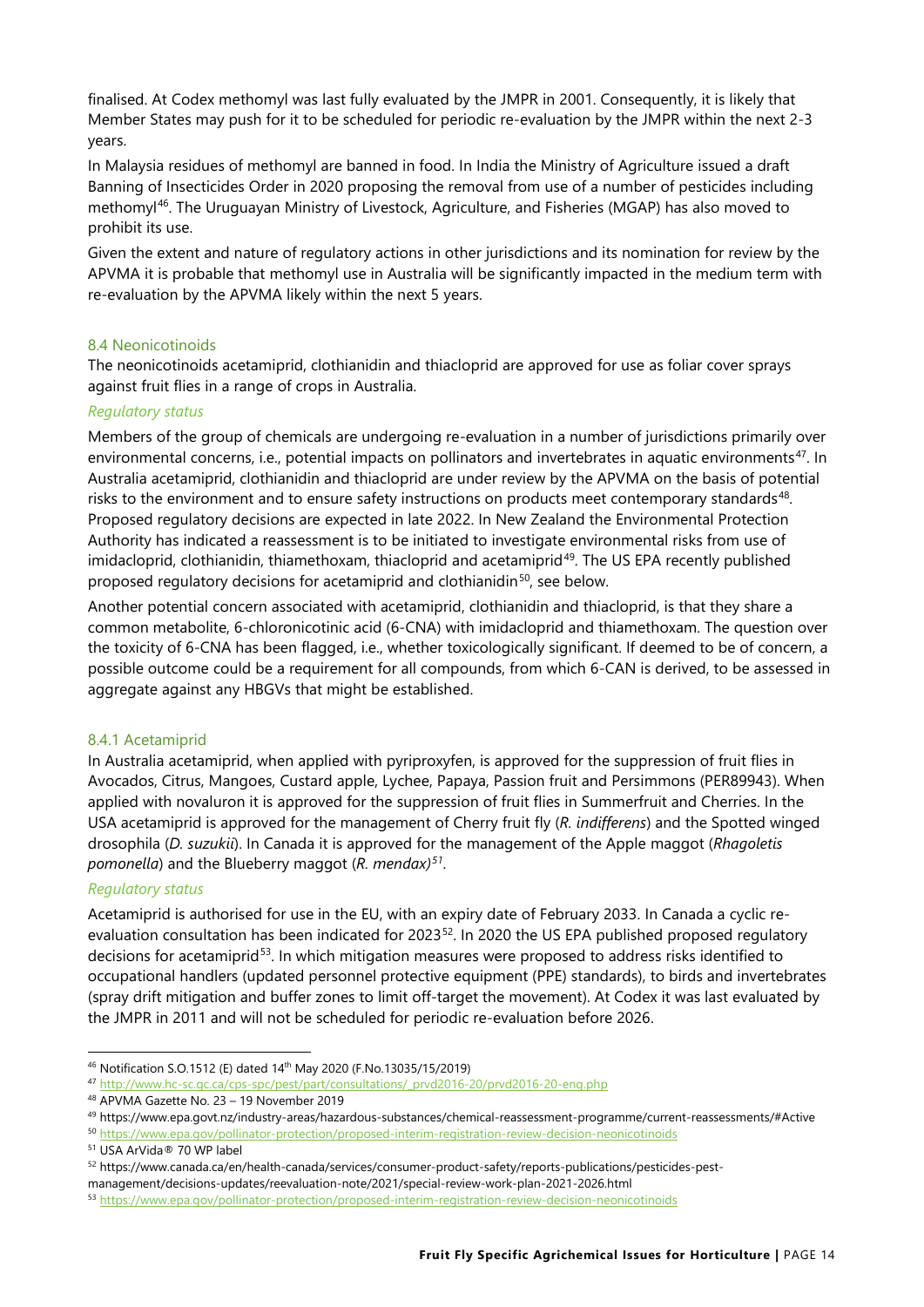As a result is unlikely that acetamiprid use in Australia will be significantly impacted in the medium to longterm, i.e., 5+ years.

#### <span id="page-15-0"></span>8.4.2 Clothianidin

Clothianidin is approved for the management of fruit flies in Australia in Fruiting vegetables (PER80100), Mangoes (PER83944), Grapes, Pome fruit, Summerfruit, Cherries and Cucurbit vegetables (PER80101). In the USA it is approved for use against the Apple maggot (*R. pomonella*). There are no relevant approvals in Canada.

#### *Regulatory status*

Clothianidin is no longer authorised for use in the EU over the potential for adverse impacts on pollinators<sup>54</sup>. In Canada clothianidin has undergone special reviews on impacts on pollinators<sup>55</sup>, aquatic invertebrates<sup>[56](#page-15-4)</sup> and on a non-honey bee pollinator the Squash bee<sup>57</sup>. It is also the subject of cyclical reevaluations with consultations indicated for 2023[58](#page-15-6).

In 2020 the US EPA published proposed regulatory decisions for clothianidin<sup>[59](#page-15-7)</sup>. These included the proposed cancellation of some uses, a 15-20% reduction in seasonal application rates, crop stage restrictions such as prohibiting use until after flowering, updated PPE, spray drift mitigation and buffer zones to limit off-target the movement. At Codex it was last evaluated by the JMPR in 2010 and is unlikely to be scheduled for periodic re-evaluation before 2025.

As clothianidin is the subject of a number reviews driven by concerns over possible adverse impacts on pollinators it is probable that use in crops frequented by pollinators will face increasing regulatory pressures. The outcome of which is likely to be increased restrictions on use in the short to medium-term, i.e., 3-5 years.

#### <span id="page-15-1"></span>8.4.3 Thiacloprid

Thiacloprid is approved for use against the Mediterranean fruit fly (*Ceratitis capitata*) in pome fruit and stone fruit. It is approved for use in Canada for the control of the Apple maggot (*R. pomonella*).

#### *Regulatory status*

Thiacloprid is currently under review by the APVMA on the basis of potential risks to the environment and to ensure safety instructions on products meet contemporary standards. The proposed regulatory decisions are expected in the latter part of 2022, or early 2023. It is no longer approved for use in the EU or the USA. The compound was not re-authorised in the EU as it was classified as toxic for reproduction (Category 1B<sup>[60](#page-15-8)</sup>); carcinogenic (Category 2) with metabolites predicted to leach into groundwater<sup>61</sup>. In the USA it was voluntarily withdrawn by the registrant<sup>[62](#page-15-10)</sup>. From the perspective of Codex it was last reviewed in 2006 in which case it could be scheduled for re-evaluation in the near future. In Canada it is only approved for use in pome fruit.

Given pollinator and human health concerns it is probable that crop uses will face significant restrictions in the short to medium-term, i.e., 3-5 years.

<span id="page-15-2"></span><sup>54</sup> Commission Implementing Regulation (EU) 2018/784

<span id="page-15-3"></span><sup>55</sup> Review Decisions RVD2019-05

<span id="page-15-4"></span><sup>56</sup> Special Review Decisions SRD2021-03

<span id="page-15-5"></span><sup>57</sup> Proposed Special Review Decisions PSRD2021-02

<span id="page-15-6"></span><sup>58</sup> https://www.canada.ca/en/health-canada/services/consumer-product-safety/reports-publications/pesticides-pestmanagement/decisions-updates/reevaluation-note/2021/special-review-work-plan-2021-2026.html

<span id="page-15-7"></span><sup>59</sup> <https://www.epa.gov/pollinator-protection/proposed-interim-registration-review-decision-neonicotinoids>

<span id="page-15-9"></span><span id="page-15-8"></span><sup>&</sup>lt;sup>60</sup> GHS Classification of Hazardous chemicals  $10^{61}$  Commission Implementing Regulation (EU) 2020/23

<span id="page-15-10"></span><sup>62</sup> <https://www.epa.gov/pollinator-protection/schedule-review-neonicotinoid-pesticides>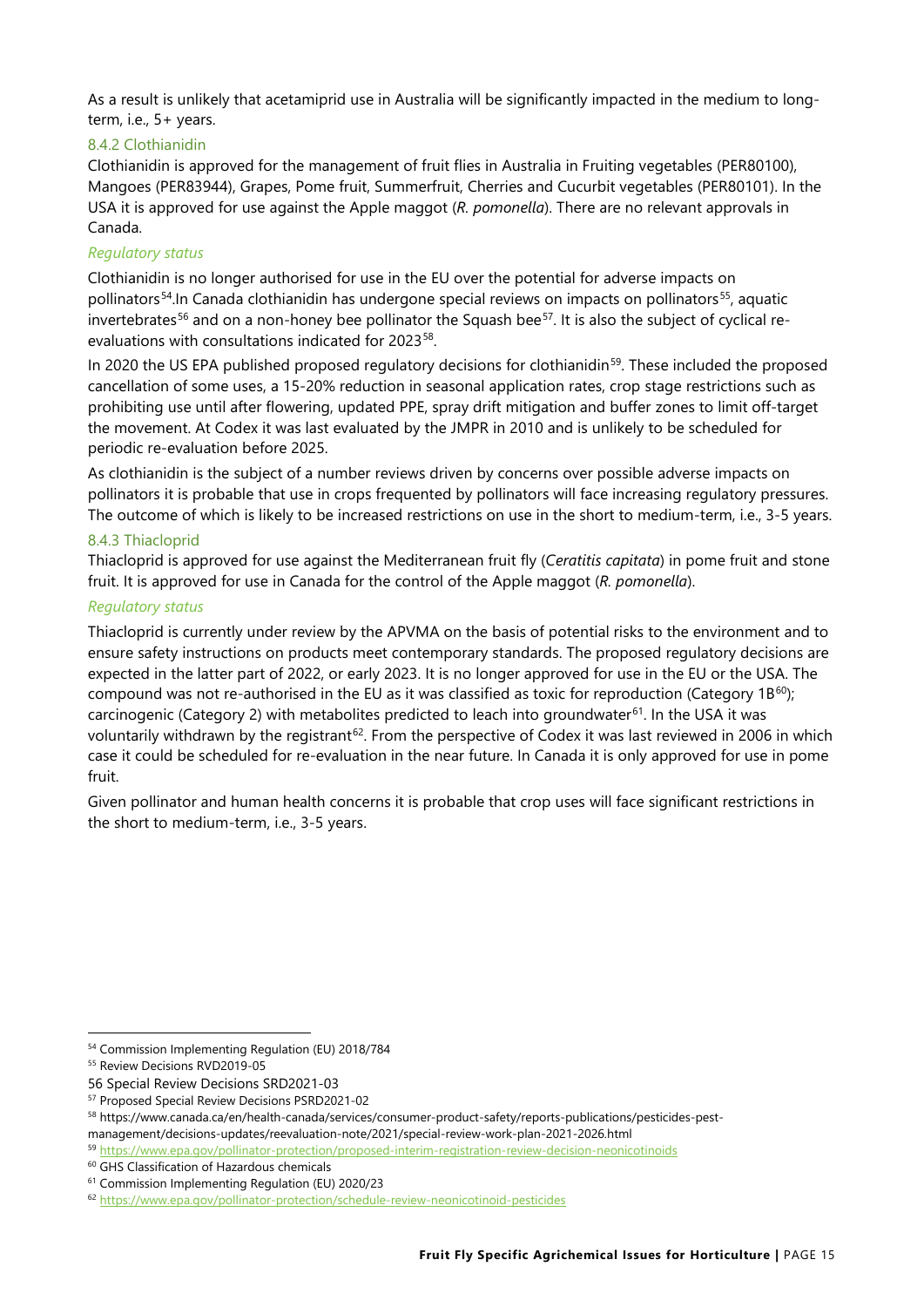#### 8.5 Pyrethroids and pyrethrins

The US EPA is currently reviewing the pyrethroid group as part of an ecological and human exposure risk assessment. The agency recently published its draft cumulative risk assessment for the group in which it was concluded that there were no cumulative estimated dietary risks of concern for the currently registered uses. The Agency is still determining whether additional pollinator data is needed for the pyrethroids, as the group are considered highly toxic to bees<sup>63</sup>.

#### <span id="page-16-0"></span>8.5.1 Alpha-cypermethrin

Alpha-cypermethrin is approved for the control of fruit flies in Australia in Blueberries (PER90027), Cucurbit vegetables (PER80138), Fruiting vegetables (PER80099), Persimmons (PER85550) and Summerfruit (PER91059). Cypermethrin is registered in Canada for the control of the Apple maggot (*R. pomonella*) and the Spotted winged drosophila (*D. suzukii*)<sup>[64](#page-16-4)</sup>. It is registered in the US for the management of the Pepper maggot (*Z. electa*) and the Walnut husk fly (*R. completa*)[65.](#page-16-5)

#### *Regulatory status*

Alpha-cypermethrin is part of the US EPA review of the pyrethroid group<sup>[66](#page-16-6)</sup> which is expected to be completed in 2022. The authorisation in EU has been withdrawn as the compound was no longer supported by the registrant<sup>67</sup>. A period of grace has been established for use of existing stocks of alpha-cypermethrin containing products, which is to expire on the 7<sup>th</sup> of December 2022. At Codex the cypermethrins were last evaluated by the JMPR for toxicology in 2006. Consequently, the scheduling for a re-evaluation within the next 3 to 5 years is possible.

Given pollinator concerns it is probable that crop uses will face regulatory pressure in the medium-term, i.e., 5+ years.

#### <span id="page-16-1"></span>8.5.2 Bifenthrin

Bifenthrin is approved for use as foliar cover sprays against fruit flies in capsicums (peppers) and tomatoes in Australia. It is approved for use in the USA against Blueberry maggot (*R. mendax*) and the Spotted winged drosophila (*D. suzukii*)[68](#page-16-8).

#### *Regulatory status*

In the EU it has been identified as a candidate for substitution due to meeting bioaccumulation and environmental hazard criteria<sup>69</sup>. It is no longer authorised for use in Canada and has also been included in the US EPA ecological and human exposure risk assessment of the pyrethroid group<sup>70</sup>. The compound was last evaluated by the JMPR in 2009 and would be due for periodic evaluation in 2024.

Given pollinator concerns and actions in the EU and Canada it is probable that crop uses will face regulatory pressure in the medium-term, i.e., within the next 5 years.

#### <span id="page-16-2"></span>8.5.3 Etofenprox

Etofenprox is approved for use as a foliar spray for fruit flies in Summerfruit in Australia. It is registered in the EU for the control of the Cherry fruit fly (*R. cerasi*) and the Mediterranean fruit fly (*C. capitata*).

#### *Regulatory status*

IN the EU etofenprox has been identified as a candidate for substitution due to it meeting EU

<span id="page-16-3"></span><sup>&</sup>lt;sup>63</sup> Ecological risk management rationale for pyrethroids in registration review.

<https://www.regulations.gov/document?D=EPA-HQ-OPP-2010-0384-0048> <sup>64</sup> Ripcord ™ 400EC

<span id="page-16-5"></span><span id="page-16-4"></span><sup>65</sup> Fastac® CS Insecticide

<span id="page-16-6"></span><sup>66</sup> <https://www.epa.gov/ingredients-used-pesticide-products/pyrethrins-and-pyrethroids>

<span id="page-16-7"></span><sup>67</sup> Commission Implementing Regulation (EU) 2021/795

<span id="page-16-8"></span><sup>68</sup> USA Bifenture 10DF label

<span id="page-16-9"></span> $69$  Ad-hoc study to support the initial establishment of the list of candidates for substitution as required in Article 80(7) of Regulation (EC) No 1107/2009: Final report

<span id="page-16-10"></span><sup>70</sup> <https://www.epa.gov/ingredients-used-pesticide-products/pyrethrins-and-pyrethroids>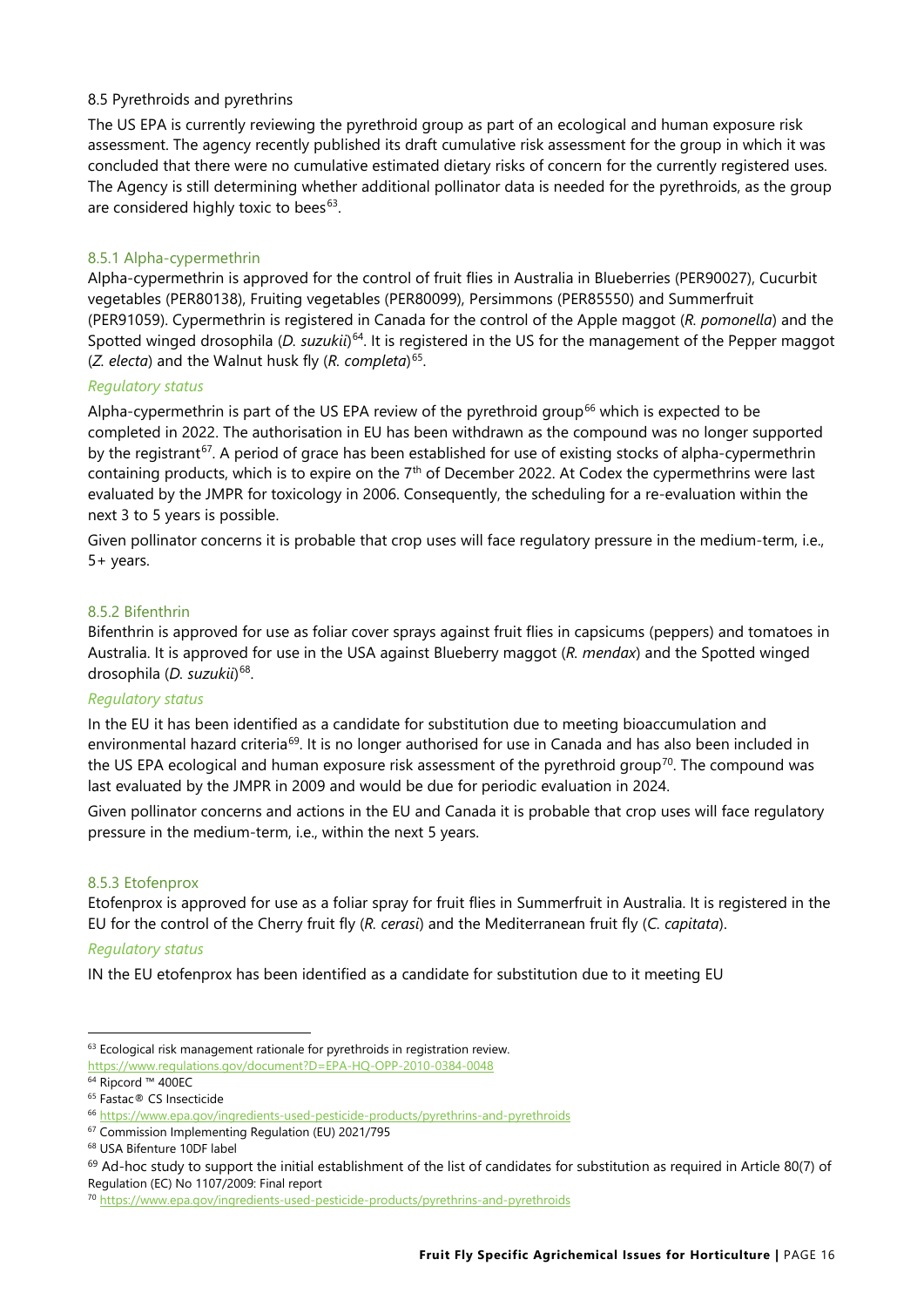bioaccumulation and environmental hazard criteria<sup>[71](#page-17-1)</sup>. The current period of EU authorisation expires in December 2022. The compound was last evaluated by the JMPR in 2011 with Codex MRLs established for pome fruit, nectarine, peach and grapes. These Codex MRLs were based European data and use patterns. Should the EU authorisation for etofenprox not be renewed, the legitimacy of the Codex MRLs may be called into question. Otherwise it is unlikely to be scheduled for periodic re-evaluation until some point after 2026. It has no approvals in Canada and the only plant protection approval in the USA is in rice.

Aside from uncertainty over the status of the EU authorisation, and the basis for Codex MRLs, regulatory action in the short to medium-term in Australia or elsewhere appears unlikely.

#### <span id="page-17-0"></span>8.5.4 Pyrethrins

Pyrethrins are currently approved as a fruit fly 'clean-up' spray to be applied immediately prior to harvest in berries, citrus fruit, summer fruit, cherries, avocado and mango. In the USA they are approved for use against in fruit crops against generic fruit fly<sup>72</sup>. There do not appear to be any relevant approvals in Canada or the EU.

#### *Regulatory status*

Pyrethrins are currently being reviewed as part of the EU re-authorisation process. Issues have been flagged with regards to the consumer risk assessment due to uncertainties over the toxicity profiles of certain metabolites. Finalisation of the Canadian review of the pyrethrins is indicated for October 2022. It has been recently reviewed in Canada with a decision that continued registration of pyrethrins was acceptable with additional risk mitigation measures<sup>73</sup>. These include increased worker PPE, crop stage restrictions to reduce potential pollinator exposure, buffer zones and the cancellation of a number of crop uses due to a lack of date, e.g., apples, cranberries, cucumbers, eggplants, squash and peppers, and the removal of generic fruit tree and vegetable claims from labels. It has not been scheduled at CCPR for JMPR re-evaluation. Registrant support is uncertain as no manufacturer has been identified at this time.

Pyrethrins are not currently listed as a priority for re-evaluation by the APVMA and as a result their use is unlikely to come under regulatory pressure in the medium to long-term. However, the experience in Canada highlights that a lack of data availability can impact ongoing access in the event of a re-evaluation occurring in the future.

<span id="page-17-1"></span> $71$  Ad-hoc study to support the initial establishment of the list of candidates for substitution as required in Article 80(7) of Regulation (EC) No 1107/2009: Final report

<span id="page-17-2"></span><sup>72</sup> USA EverGreen® Crop Protection EC 60-6 label

<span id="page-17-3"></span><sup>73</sup> PRVD2020-08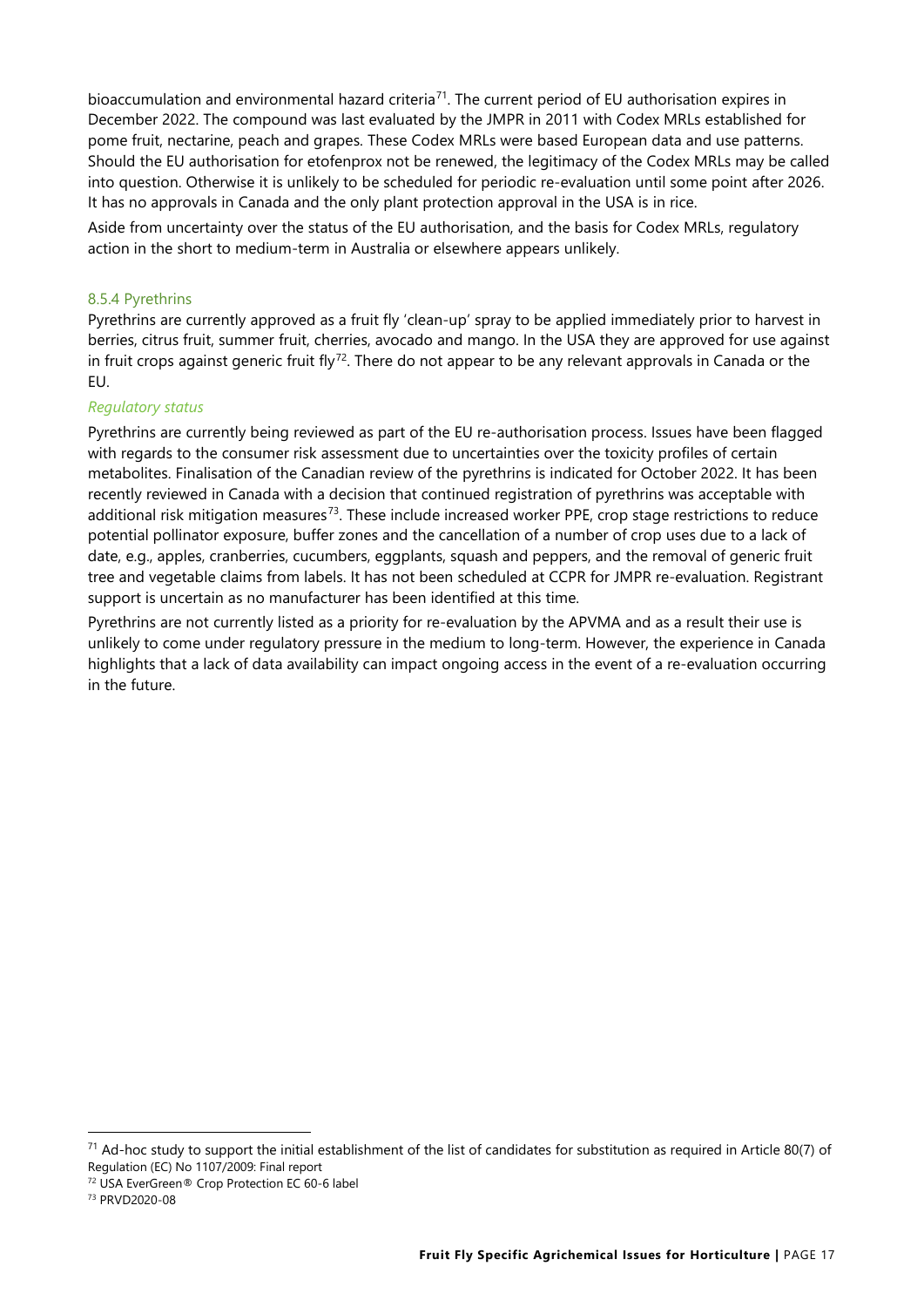#### <span id="page-18-0"></span>8.6 Spinetoram

Spinetoram is currently approved in Australia for the management of fruit fly adults in pome fruit and stone fruit (PER12590) and Rubus and blueberries (PER87408). It is approved for use in the USA against apple maggot (*Rhagoletis pomonella*) Blueberry maggot (*R. mendax*), Cherry fruit fly (*R. indifferens*), Currant fruit fly (*Epochra canadensis*) and the Spotted winged drosophila (*D. suzukii*). In Canada it is approved for use against the apple maggot, Walnut husk fly (*R. completa*), Cherry fruit fly and the Spotted winged drosophila.

#### *Regulatory status*

A general review of spinetoram is planned to commence in Canada within the next 2 to 3 years. The authorisation in the EU expires in September 2024.

#### <span id="page-18-1"></span>8.7 Tetraniliprole

A relatively new diamide (Group 28) insecticide recently registered for use in Australia against Medfly in stone fruit crops. It is registered in Canada for the suppression of the Apple maggot (*R. pomonella*)[74](#page-18-2).

#### *Regulatory status*

It is approved for use in Canada, New Zealand and the USA (seed treatment). MRLs have been established in Japan and Korea and the compound is scheduled for JMPR evaluation for the estimation of Codex MRLs in 2022. At present no approvals or standards have been established in China, the EU, Hong Kong, Indonesia, Malaysia, Taiwan or the United Kingdom.

Adverse regulatory action in the medium to long-term is considered unlikely.

<span id="page-18-2"></span><sup>74</sup> USA Vayego 200 SC label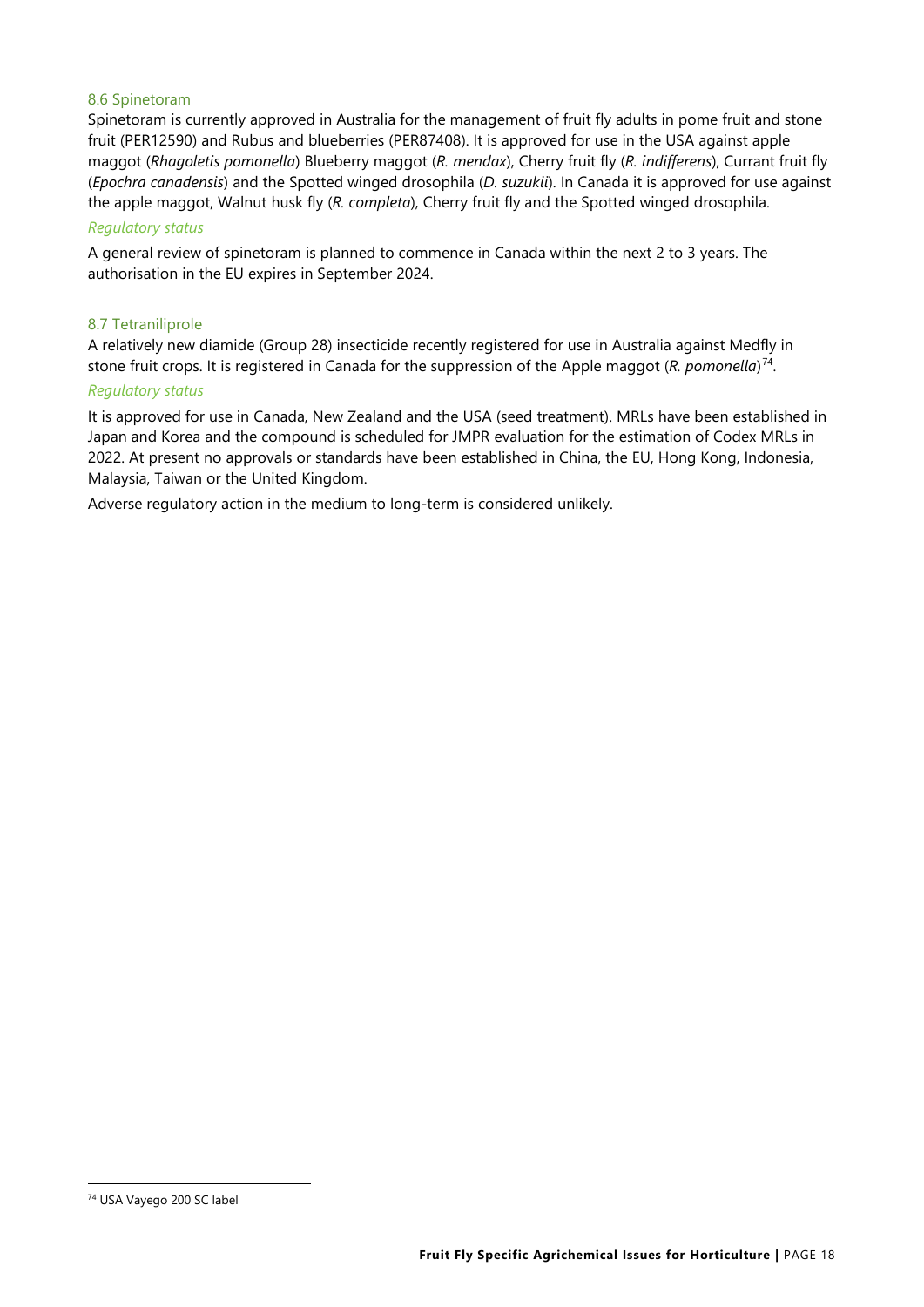#### <span id="page-19-0"></span>8.8 Trichlorfon

Trichlorfon is approved in Australia for the control of fruit flies in Pome fruit, capsicums, cherries (PER80542), guava (PER14683), Stone fruit (PER14683), table grapes (PER12439), tomatoes and tropical fruit (PER12450).

#### *Regulatory status*

Trichlorfon has been listed for review by the APVMA due to public health concerns<sup>[75](#page-19-1)</sup>. This pesticide has been deleted from the Codex system and has no approvals for use in crop protection in Canada, the EU, New Zealand, or the USA and has recently been phased-out in India and in Malaysia it is approved as an animal treatment only. MRLs, and presumably approvals, exist in China, Hong Kong, Korea, Japan, Singapore and Taiwan. No MRLs were found in Thailand.

Currently, there are six registered products in Australia. However, it is uncertain whether there is likely to be registrant support should the APVMA initiate the proposed review, i.e., the legacy registrant, Bayer, no longer supports the compound. Further it is understood that data suitable for submission to the APVMA is limited.

Given the stated public health concerns, and questions over data availability it is probable that crop uses will face significant regulatory pressure in the short-term, i.e., within the next 3 years. As a result it is considered a real possibility that the withdrawal of trichlorfon from the Australian market could occur.

<span id="page-19-1"></span><sup>75</sup> <http://apvma.gov.au/node/10876>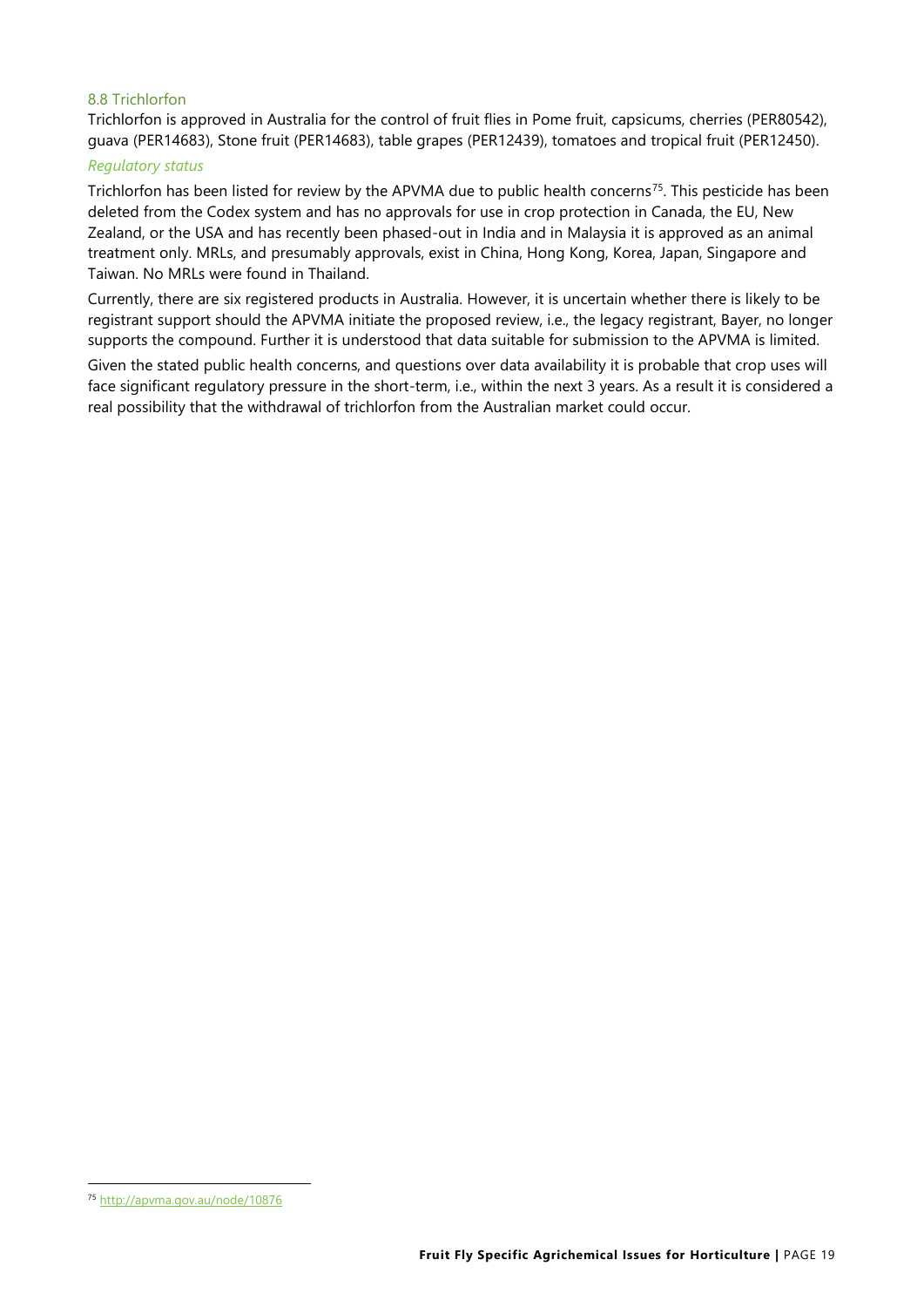# <span id="page-20-0"></span>Secondary insecticides

#### <span id="page-20-1"></span>9.1 Abamectin

Abamectin is approved for use in avocados, citrus, table grapes, Summerfruit, mangoes, cherries and berries as a spot or strip spray when applied in conjunction with lures/baits. It is registered in the USA, coformulated with cyantraniliprole[76](#page-20-4), for the Apple maggot (*R. pomonella*), Cherry fruit fly (*R. indifferens*) and Spotted wined drosophila (*D. suzukii)*.

#### *Regulatory status*

In Canada abamectin is under cyclic re-evaluation with public consultation indicated for 2022<sup>[77](#page-20-5)</sup>. In the EU abamectin use has been restricted to permanent greenhouses<sup>78</sup>. At Codex it was last evaluated by the JMPR in 2015, in which case it is unlikely to be scheduled for periodic re-evaluation before to 2030 unless a significant public health concern is identified. It is under review in Canada with public consultation indicated for February 2022.

It is therefore, unlikely to encounter regulatory pressures in the medium to long-term, i.e., 5-10 years.

#### <span id="page-20-2"></span>9.2 Chlorpyrifos

Chlorpyrifos is approved for use in avocado, citrus, pome fruit, passion fruit and stone fruit for fruit fly control as a spot or strip spray applied in conjunction with lures. While contact with fruit is to be avoided, its use could, nevertheless, be problematic given the risk of inadvertent fruit contamination.

#### *Regulatory status*

At Codex it is understood that chlorpyrifos is no longer supported by the legacy registrant Corteva. Adama have indicated the company will lead a submission, but is yet to advise which commodities will be supported. In Australia, it is anticipated that the APVMA regulatory proposals will be published by mid-2022, with significant amendments to use patterns likely to occur for any retained uses. It is no longer authorised for use in the EU<sup>79</sup>. In the USA the EPA has proposed withdrawal of all uses on food crops<sup>[80](#page-20-8)</sup>. The PMRA in Canada has also decided to cancel all uses with a phase-out period ending in December 2023<sup>81</sup>. In India the Ministry of Agriculture issued a draft Banning of Insecticides Order in 2020 proposing the removal from use of a number of pesticides including chlorpyrifos. The Thai Ministry of Public Health recently published a Notification on Food Containing Pesticide Residues in the Royal Gazette banning chlorpyrifos residues on imported food.

Given the extent of regulatory actions it is probable that authorisations of chlorpyrifos are likely to continue to decrease in the short-term, with probable removal from many jurisdictions.

#### <span id="page-20-3"></span>9.3 Fipronil

Fipronil is approved in Australia for use in a gel bait. It is also approved for a similar use in the USA<sup>82</sup>.

#### *Regulatory status*

Fipronil is not authorised for use in the Canada or the EU. In the EU the approval expired in September 2017<sup>83</sup>. This occurred following the non-provision of supplementary data required to support its renewal<sup>84</sup>. The required information related to potential impacts on bees and other pollinators. The compound is currently under registration review by the US EPA, with interim decisions indicated for publication in 2021.

<span id="page-20-6"></span><sup>78</sup> https://members.wto.org/crnattachments/2021/TBT/EEC/21\_1889\_00\_e.pdf

[canada/services/consumer-product-safety/reports-publications/pesticides-pest-management/decisions](https://www.canada.ca/en/health-canada/services/consumer-product-safety/reports-publications/pesticides-pest-management/decisions-updates/reevaluation-note/2021/n-methyl-carbamate/chlorpyrifos.html)[updates/reevaluation-note/2021/n-methyl-carbamate/chlorpyrifos.html](https://www.canada.ca/en/health-canada/services/consumer-product-safety/reports-publications/pesticides-pest-management/decisions-updates/reevaluation-note/2021/n-methyl-carbamate/chlorpyrifos.html)

<span id="page-20-4"></span><sup>76</sup> USA Minecto® Pro Label

<span id="page-20-5"></span><sup>77</sup> https://www.canada.ca/en/health-canada/services/consumer-product-safety/reports-publications/pesticides-pestmanagement/decisions-updates/reevaluation-note/2021/special-review-work-plan-2021-2026.html

<span id="page-20-7"></span><sup>&</sup>lt;sup>79</sup> Commission Regulation (EU) 2020/1085 set all MRLs at 0.01 mg/kg as of November 13, 2020<br><sup>80</sup> <https://www.epa.gov/newsreleases/epa-takes-action-address-risk-chlorpyrifos-and-protect-childrens-health>

<span id="page-20-8"></span>

<span id="page-20-9"></span><sup>81</sup> REV2021-02 Update on the Re-evaluation of Chlorpyrifo[s https://www.canada.ca/en/health-](https://www.canada.ca/en/health-canada/services/consumer-product-safety/reports-publications/pesticides-pest-management/decisions-updates/reevaluation-note/2021/n-methyl-carbamate/chlorpyrifos.html)

<span id="page-20-10"></span><sup>82</sup> USA Amulet C-L Fruit Fly Stations

<span id="page-20-11"></span><sup>83</sup> Commission Implementing Regulation (EU) 2016/2035

<span id="page-20-12"></span><sup>84</sup> SANCO/11309/2013 rev. 0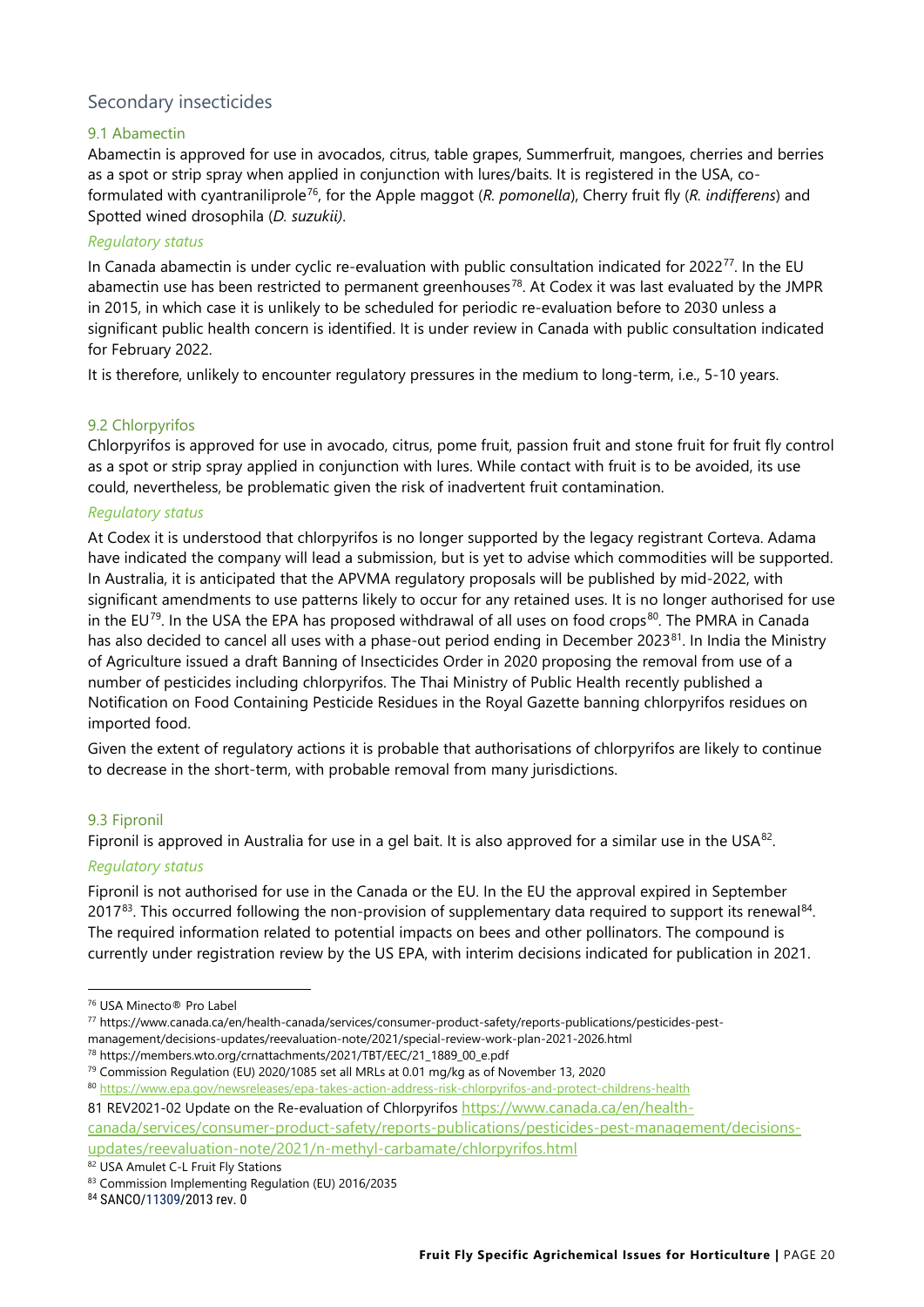The compound has limited in-crop uses in the USA, i.e., soil application prior to planting potatoes and use in fruit fly lures. Its primary uses being in animal treatment and termite control. It is currently under review by the APVMA over environmental concerns, e.g., persistence in the environment and toxicity to non-target organisms. A recently periodic re-evaluation by the JMPR identified potential public health concern from long-term dietary exposure to residues of fipronil.

#### <span id="page-21-0"></span>9.4 Spinosad

Spinosad is approved for use in bait sprays, lures and residential treatment of fruits and vegetables for fruit fly control in Australia. It is either approved for use or has MRLs established in Australia, Canada, China, Codex, the EU, Indonesia, Japan, Korea, Malaysia, New Zealand, Singapore, the United Kingdom and the USA.

#### *Regulatory status*

The compound is currently under review in the EU with short-term consumer dietary exposure concerns indicated for a number of commodities<sup>85</sup>. However, it is believed alternative GAPs resulting in lower residues are available to support continued approvals. Spinosad and spinetoram are scheduled for review in Canada with the start delayed due to resource constraints. The proposed date to commence the re-evaluations is to be announced in early 2022<sup>[86](#page-21-2)</sup>. It was last reviewed by the JMPR in 2001 for toxicology, it is therefore anticipated that the compound will eventually be 'captured' under the 25 year rule for re-evaluation.

Therefore, unless significant public health or environmental concerns are identified in the interim, spinosad is unlikely to encounter regulatory pressures in the medium to long-term, i.e., 5-10 years.

<span id="page-21-1"></span><sup>85</sup> Focussed assessment of certain existing MRLs of concern for Spinosad 2021. EFSA Journal Vol 19, (2)

<span id="page-21-2"></span><sup>86</sup> [https://www.canada.ca/en/health-canada/services/consumer-product-safety/reports-publications/pesticides-pest](https://www.canada.ca/en/health-canada/services/consumer-product-safety/reports-publications/pesticides-pest-management/decisions-updates/reevaluation-note/2021/special-review-work-plan-2021-2026.html)[management/decisions-updates/reevaluation-note/2021/special-review-work-plan-2021-2026.html](https://www.canada.ca/en/health-canada/services/consumer-product-safety/reports-publications/pesticides-pest-management/decisions-updates/reevaluation-note/2021/special-review-work-plan-2021-2026.html)